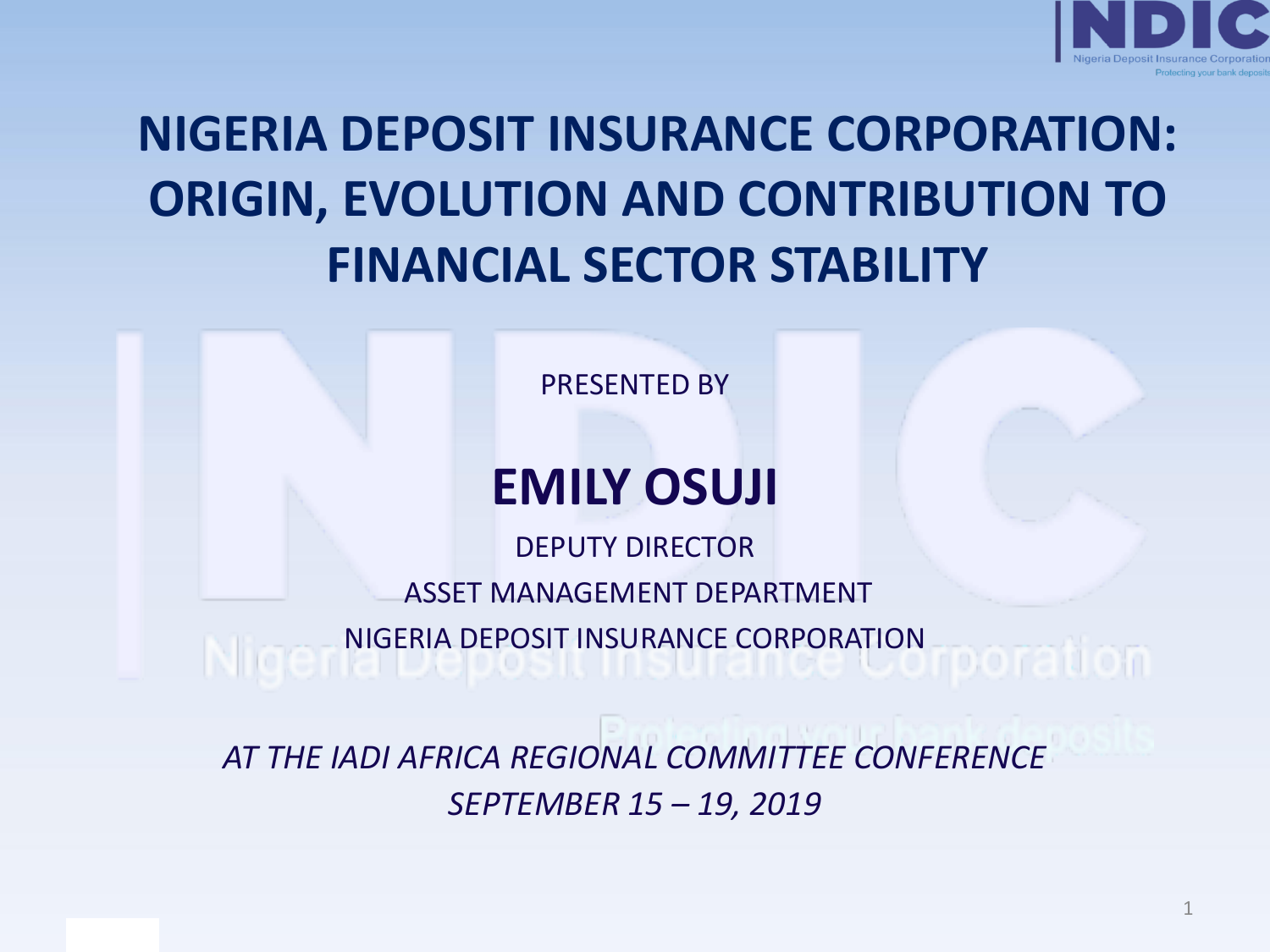

### **PRESENTATION OUTLINE**

- ❑Introduction
- ❑Rationale For Deposit Insurance System In Nigeria
- ❑Ownership, Structure And Functions Of NDIC
- ❑Design Features Of DIS In Nigeria
- ❑NDIC Mandate As A Risk Minimizer
- □Inter-agency Collaboration
- ❑Contributions To Financial System Stability
- ❑Challenges Of NDIC
- ❑Conclusion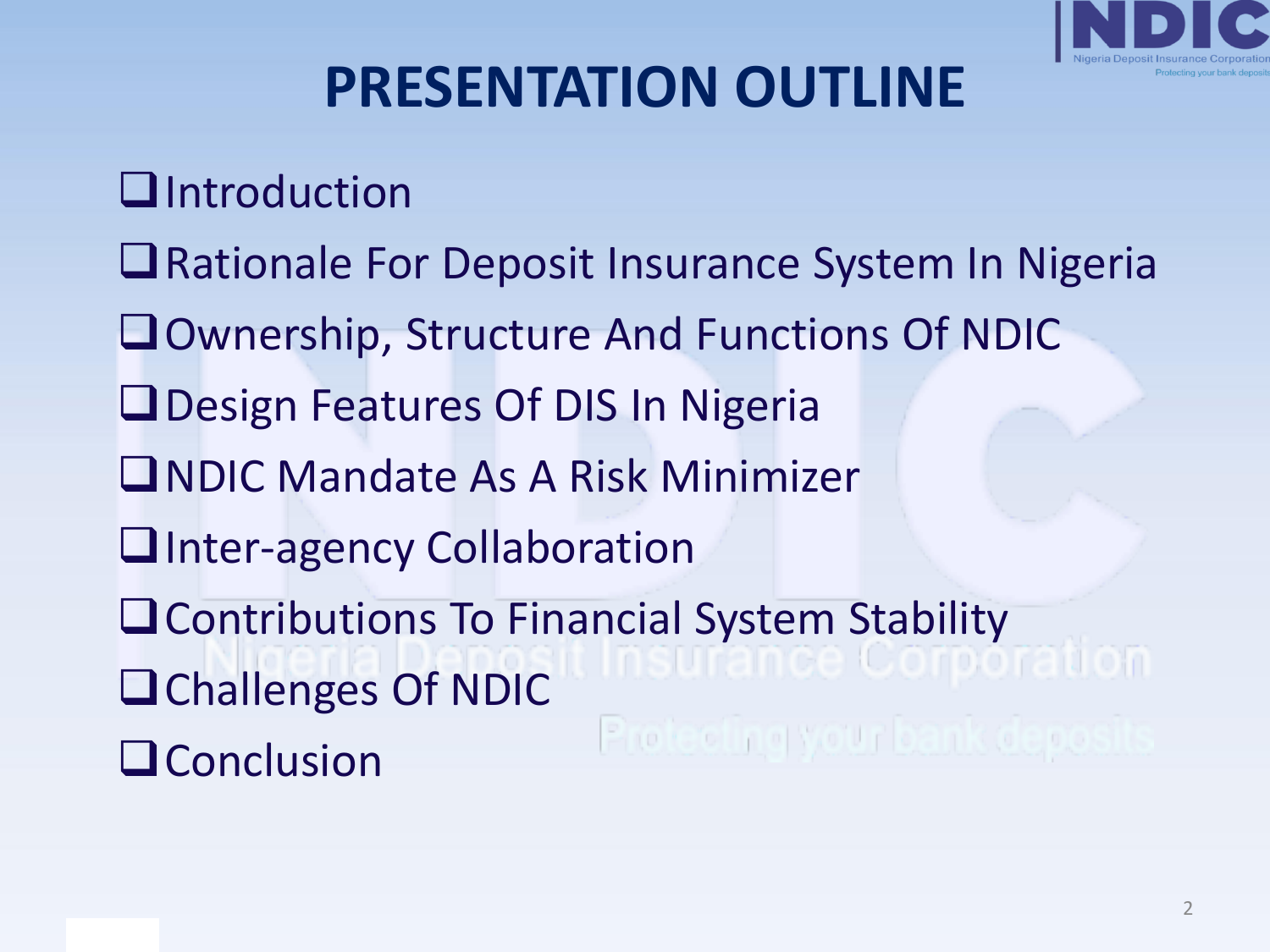

# **Introduction**

- A stable banking system is important to an economy and various initiatives have been implemented over time to foster financial system stability
- One of such initiatives was the establishment of a Deposit Insurance System (DIS), to curtail economic disruptions that typically follow bank failures. The history of Nigeria shows that economic crises tend to follow financial crisis
- **Deposit Insurance** is a system established to protect depositors against the loss of their insured deposits in the event that a bank is unable to meet its obligations to the depositors. It provides a financial guarantee which ensures that depositors do not loose all their funds in the event of a bank failure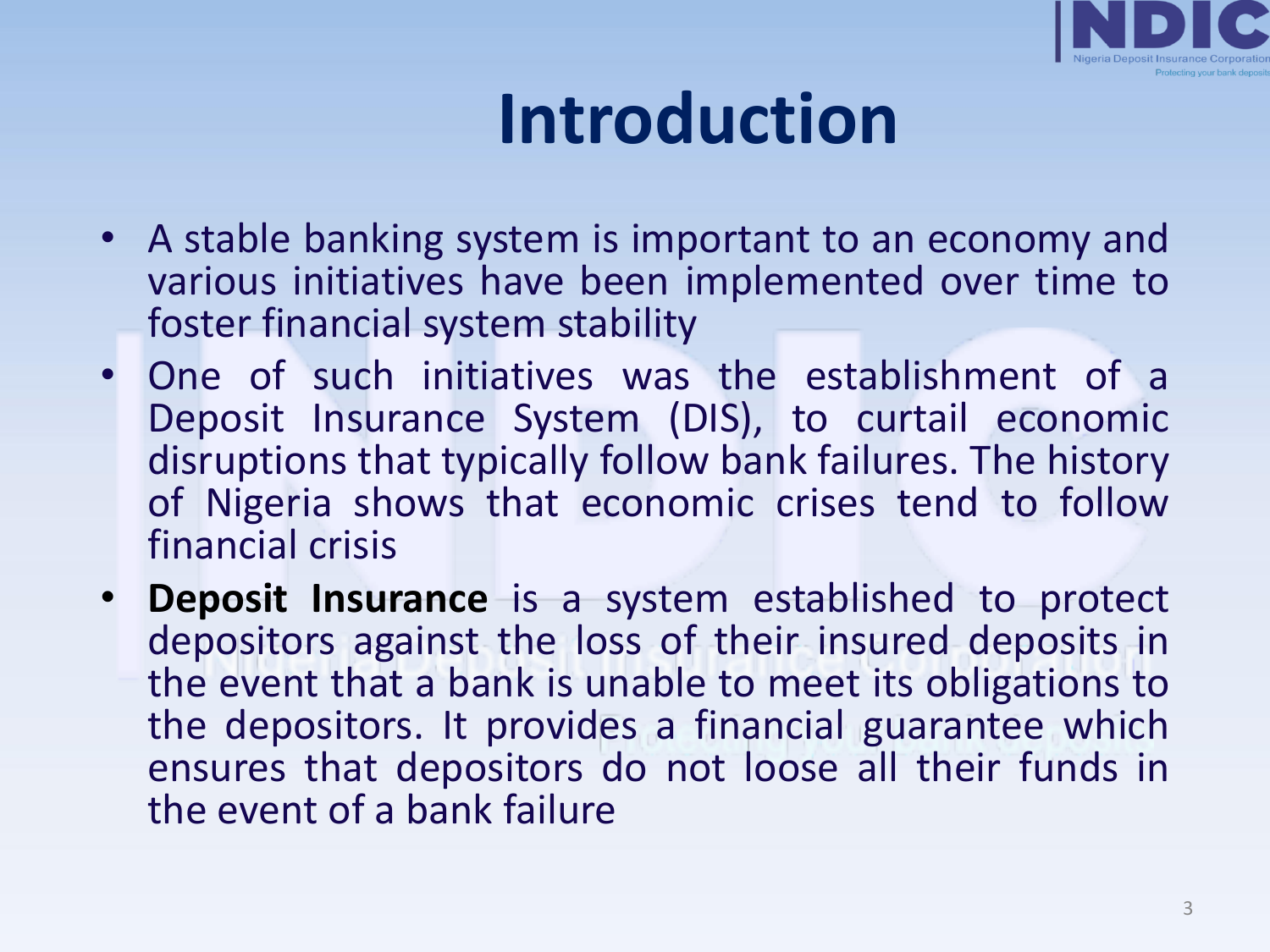

### **Regulation and Supervision Nigerian Perspective**

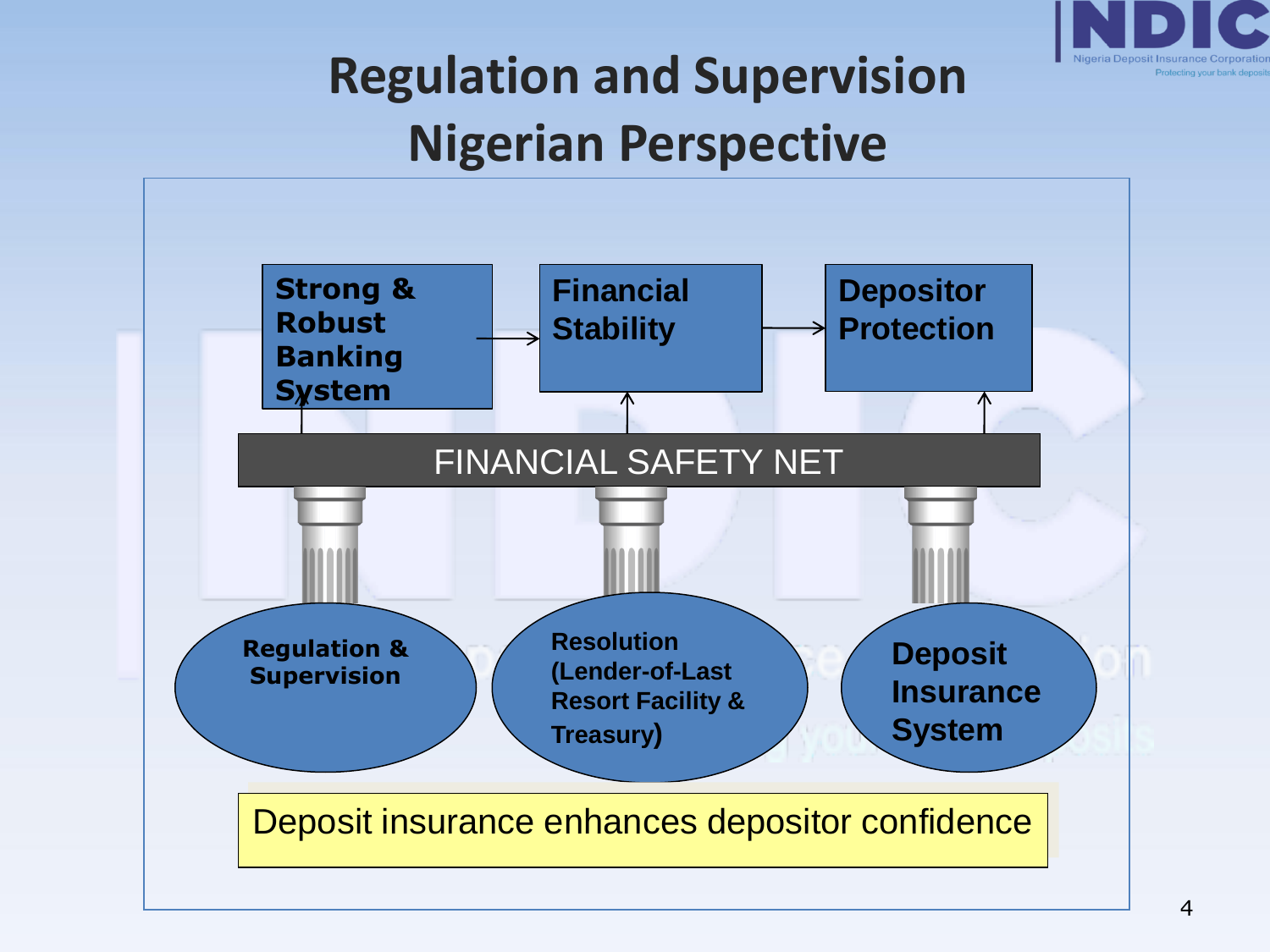

### **Rationale for Deposit Insurance System in Nigeria**

- The history of Nigeria Deposit Insurance Corporation (NDIC) has its origin in the report of a committee set up in 1983 by the Board of Central Bank of Nigeria (CBN), to examine the operations of the banking system in Nigeria
- The Committee in its Report recommended the establishment of a Depositors Protection Fund. Consequently, the Nigeria Deposit Insurance Corporation was established through the promulgation of Decree No. 22 of 15th June 1988. NDIC commenced operations in March 1989
- This was part of the **Economic Reforms in the 1980s** taken by the then government, to strengthen the safety net for the banking sector following it's liberalization policy and the introduction of the 1986 Structural Adjustment Programme (SAP) in Nigeria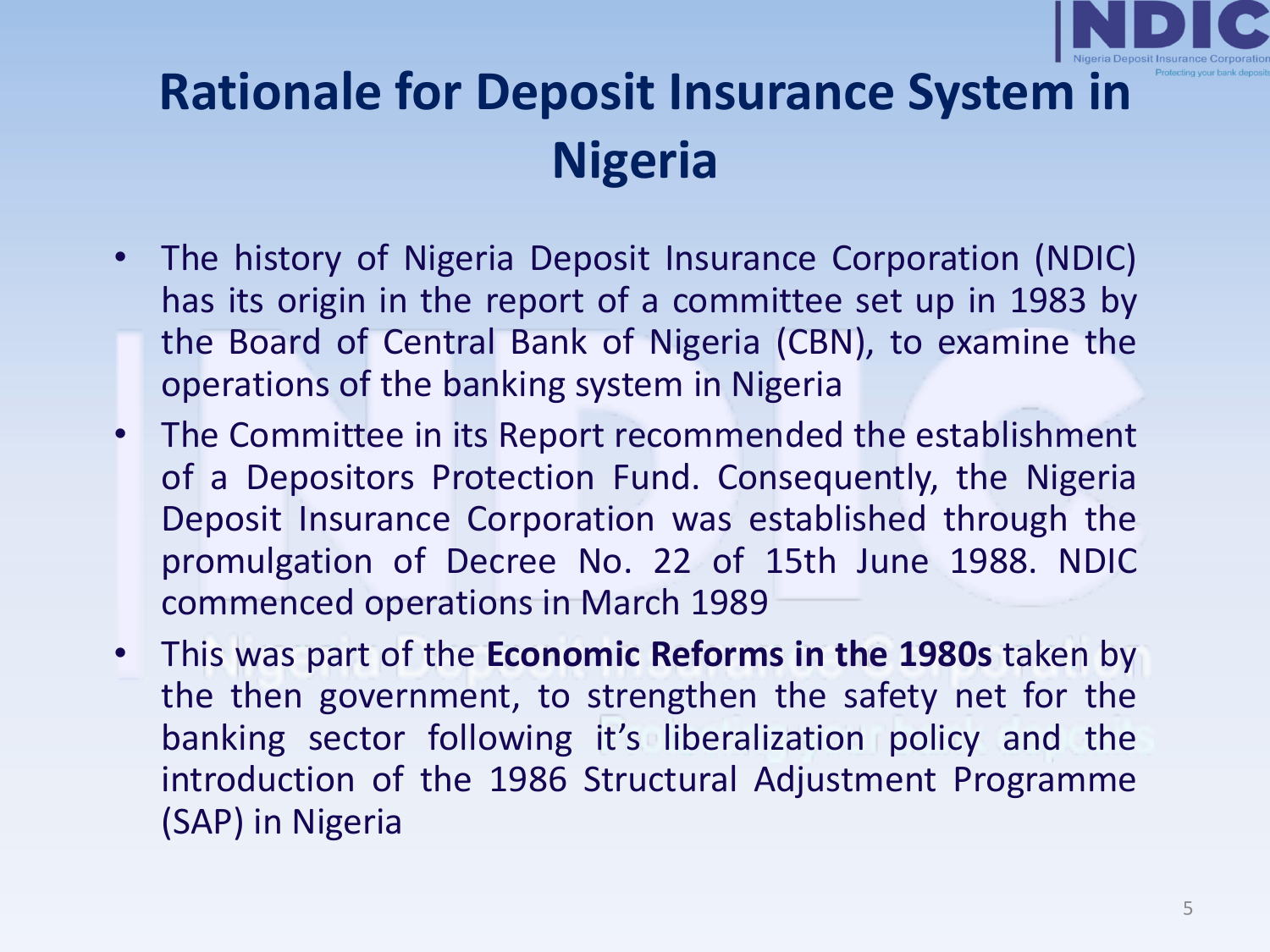

### **Rationale for Deposit Insurance System in Nigeria (contd.)**

- In 1986 the CBN introduced a **Structural Adjustment Programme (SAP)**
- Deregulation under SAP involved liberalization of banking licensing process with a significant increase in number of banks. The number of banks increased from 42 in 1986, to 107 in 1990, and 120 in 1992
- The increase in number of banks as a result of liberalization of banking licensing brought fierce **Competition and Excessive Risk Taking** among banks
- A DIS with supervisory powers over banks was considered necessary to complement CBN's efforts
- Establishment of a DIS was to protect depositors, especially small savers against loss of their deposits and implement failure resolution options for badly managed banks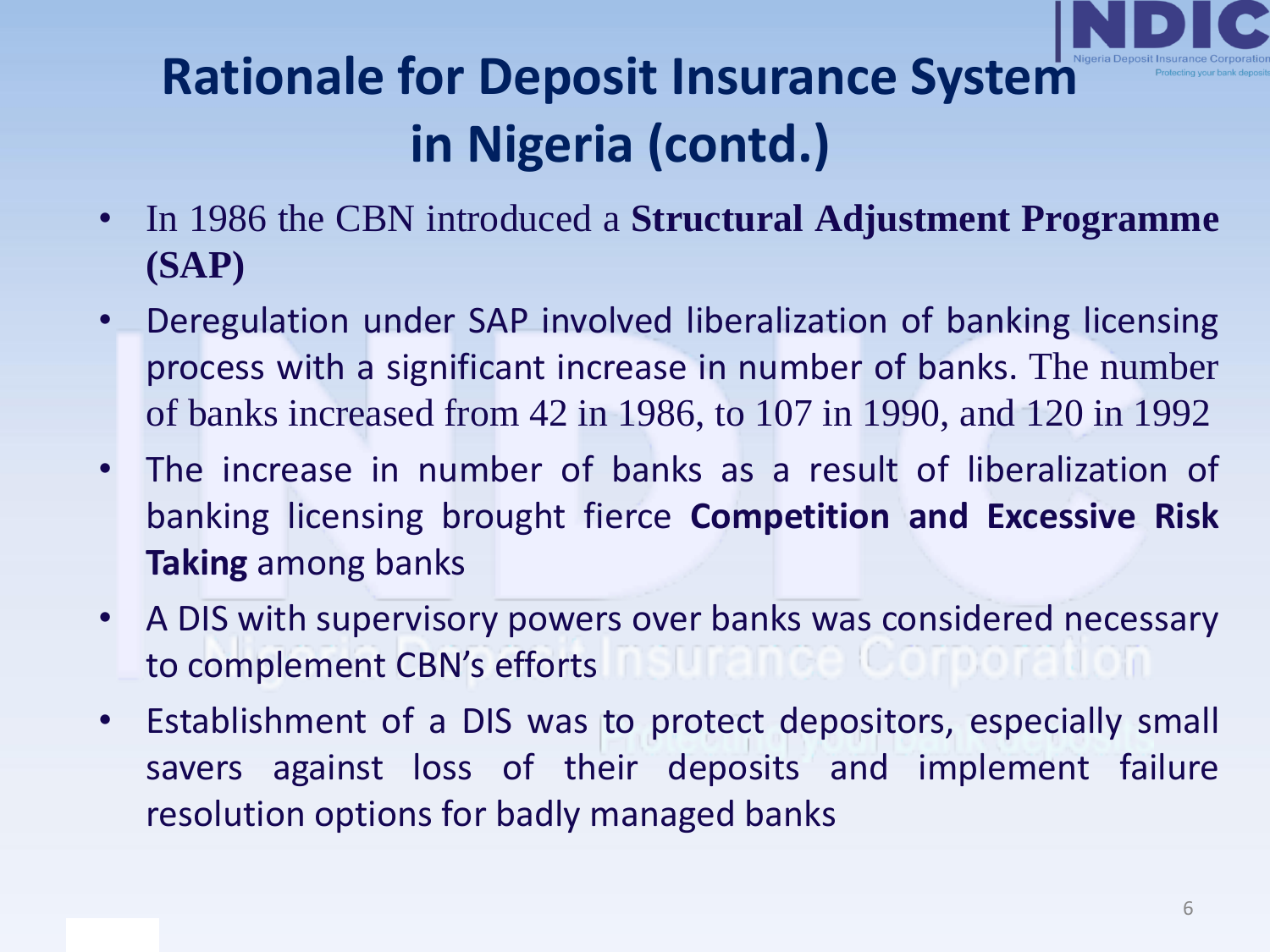

### **Ownership, Structure and Functions of NDIC**

- The NDIC was created through the NDIC Decree No. 22 of 1988 (now repealed and replaced with NDIC Act No. 16 of 2006)
- The **NDIC** is an autonomous agency of government established to administer deposit insurance scheme in Nigeria
- NDIC is wholly owned by Government through the Central Bank of Nigeria (60%) and Federal Ministry of Finance (40%)
- It commenced operation in March 1989 as a Risk Minimizer DIS
- **The DIS in Nigeria is the explicit type backed by an enabling law**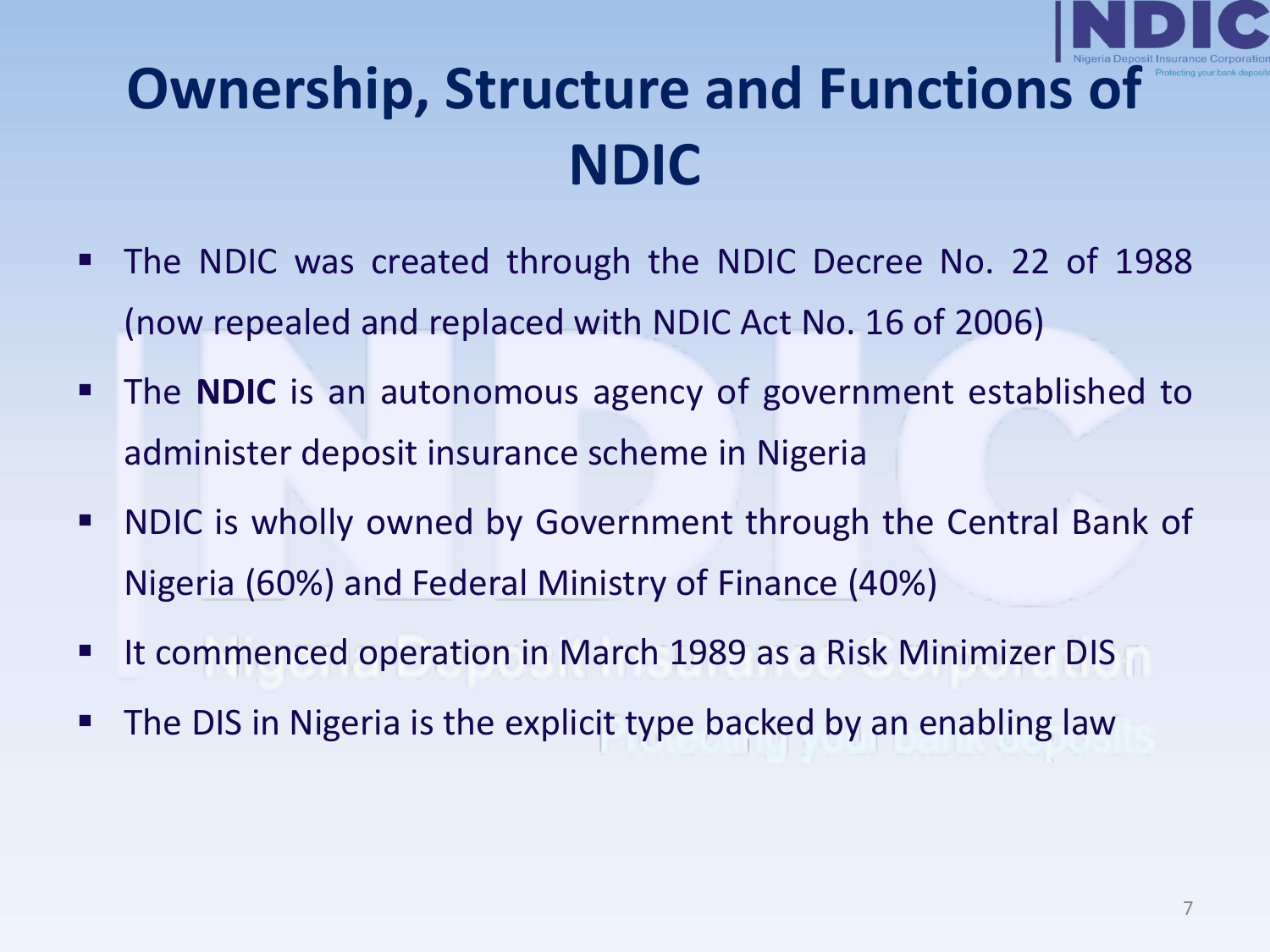

# **Ownership, Structure and Functions of NDIC (contd.)**

- Section 2 of NDIC Act 2006, stipulated the following functions:
	- insuring all deposit liabilities of licensed banks and such other deposit-taking financial institutions operating in Nigeria to engender confidence in the banking system;
	- **E** giving assistance in the interest of depositors and also avoiding damage to public confidence in the banking system;
	- guaranteeing payments to depositors, in case of imminent or actual suspension of payments by insured financial institution up to a maximum insured amount;
	- assisting monetary authorities in the formulation & implementation of banking policies to ensure sound banking practice and fair competition among banks operating in the country; and
	- pursuing any other measures necessary to achieve NDIC functions provided such actions are not repugnant to its objectives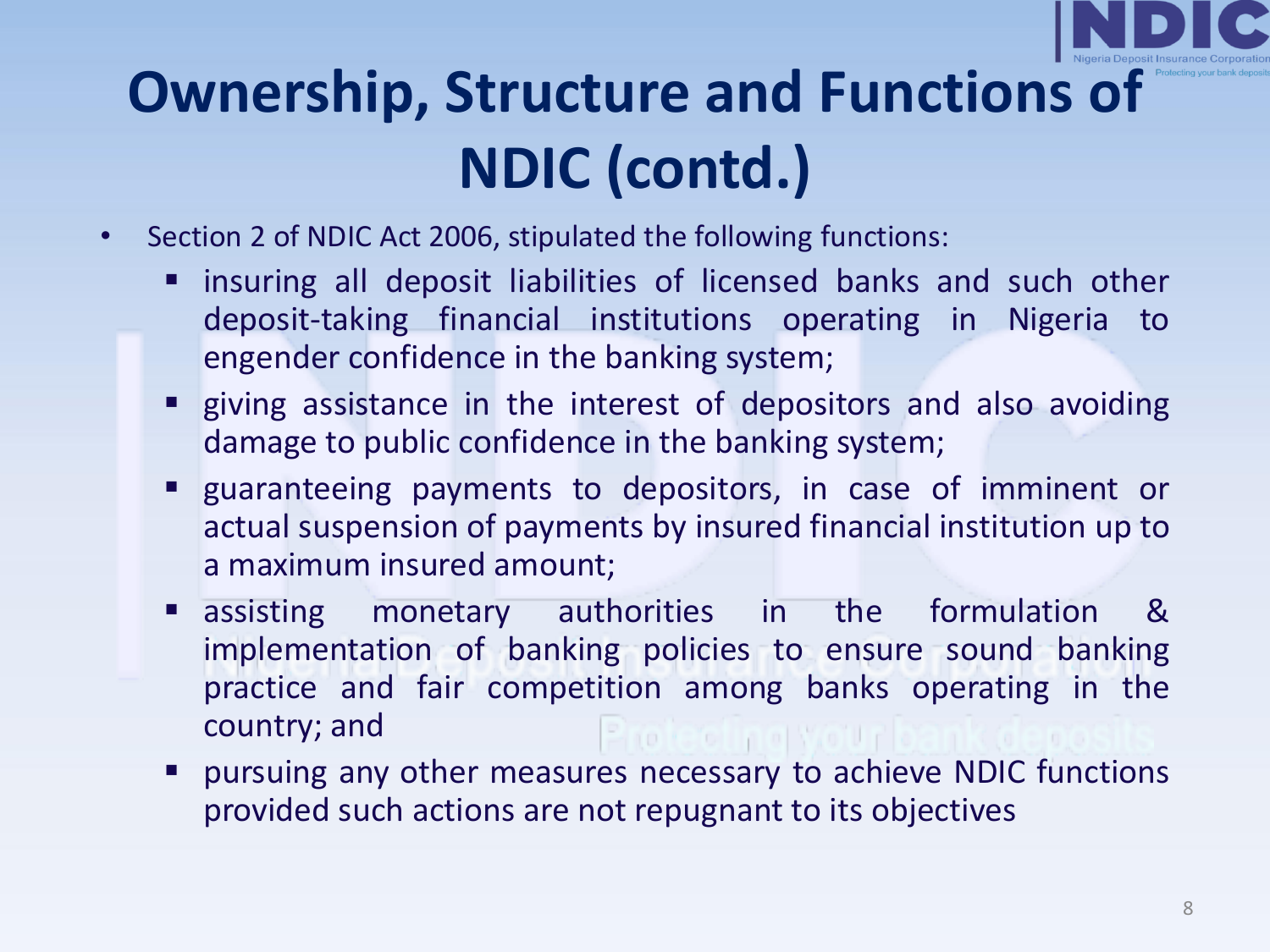# **Ownership, Structure and Functions of NDIC (contd.)**

#### ▪ **Membership:**

**•** Participation in the Scheme is compulsory for all licensed banks and other deposit taking financial institutions in Nigeria such as MFBs, PMBs & NIBs, and subscribers of mobile money

### ▪ **Coverage:**

- DMBs/Non-Interest Banks/PMBs ₦500,000
- $\blacksquare$  MFBs  $\#200,000$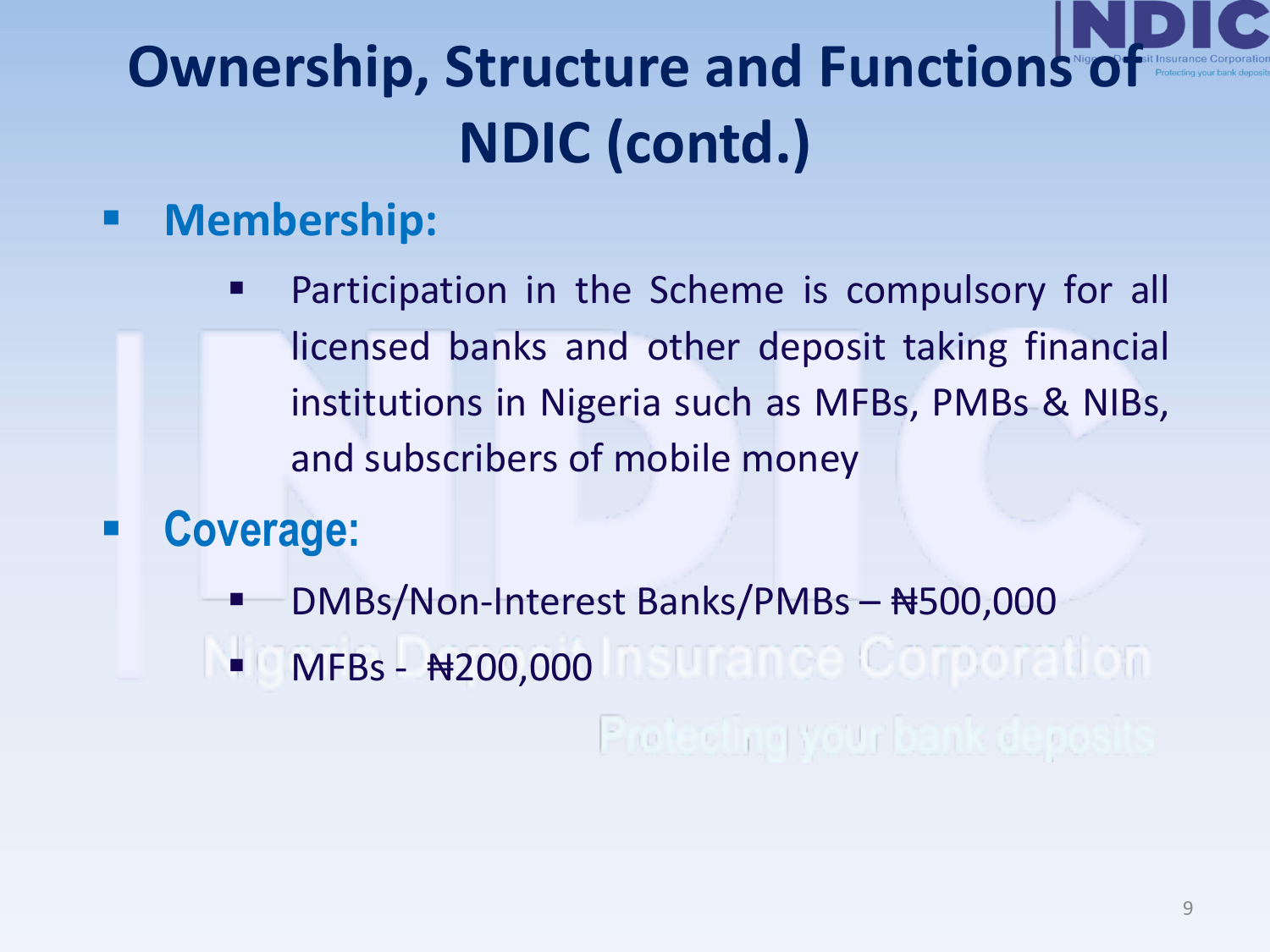# **Ownership, Structure and Functions of NDIC (contd.)**

#### ▪ **Funding Sources:**

- Initial Capitalization
- **EXPENSISE Assessed Premiums paid by participating** institutions
- Income from the investments of the Corporation
- **E** Monies borrowed from any source with the approval of the Board<br>
and a probably contract to the Contract of Donald On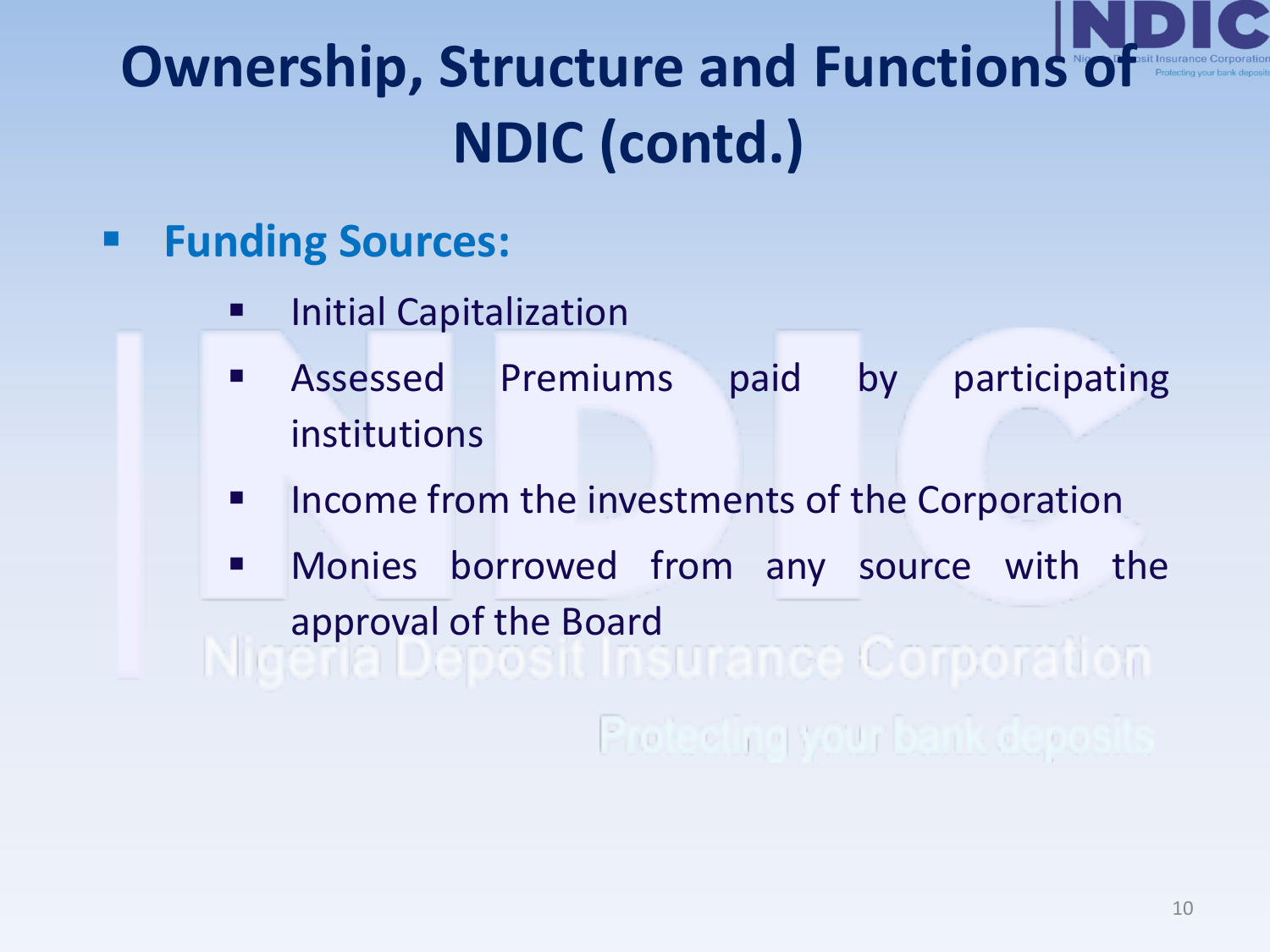

### **Ownership, Structure and Functions of NDIC (contd.)**

### ▪ **Funding (contd.)**

- **Ex-Ante** 
	- Typically comprises initial capital subscription and premium contribution by member institutions
	- Ensures availability of funds to meet an insurer's obligations

#### ▪ **Ex-Post**

- This does not guarantee adequate funding
- Imposes greater social cost on the economy as a failed institution does not contribute to cost of failure resolution
- It is less efficient compared to ex-ante funding

#### ▪ **Premium Payable**

- Licensed Deposit Money Banks & PMBs (DPAS)
- MFBs Flat Rate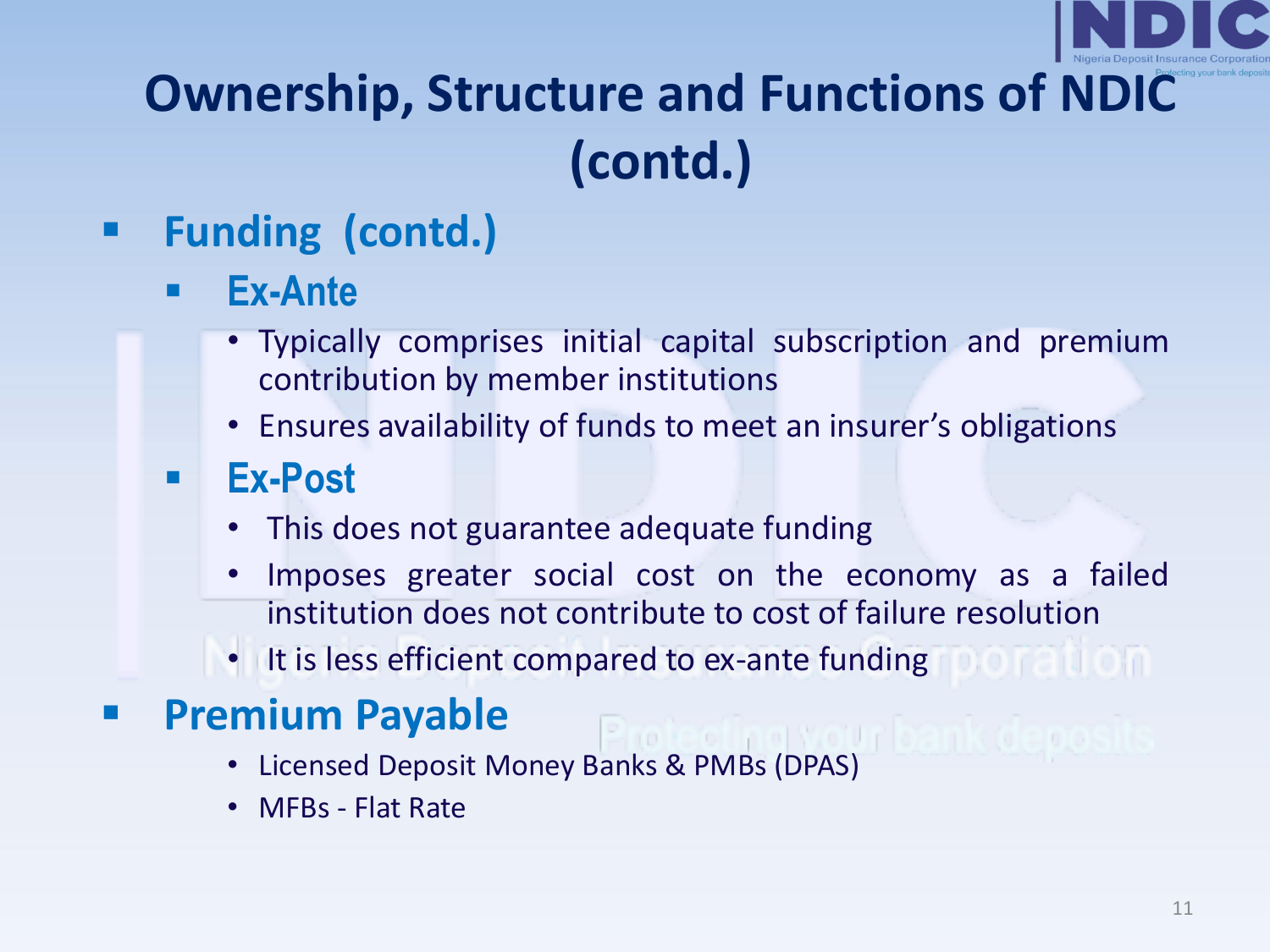

### **NDIC's Mandate as a Risk Minimizer**

### • **Deposit Protection**

- An *Implicit* DIS has no formal system in place. There is neither a formal means of funding nor government commitments to compensate depositors when failure occurs. It also does not have any administrative structure to support its implementation
- **An Explicit** DIS is established by legislation which spells out mandates, powers and governance structure. There are rules and regulations guiding participation by insured institutions, funding arrangements, coverage and compensation limits, failure resolution, reimbursement of depositor' claims amongst other features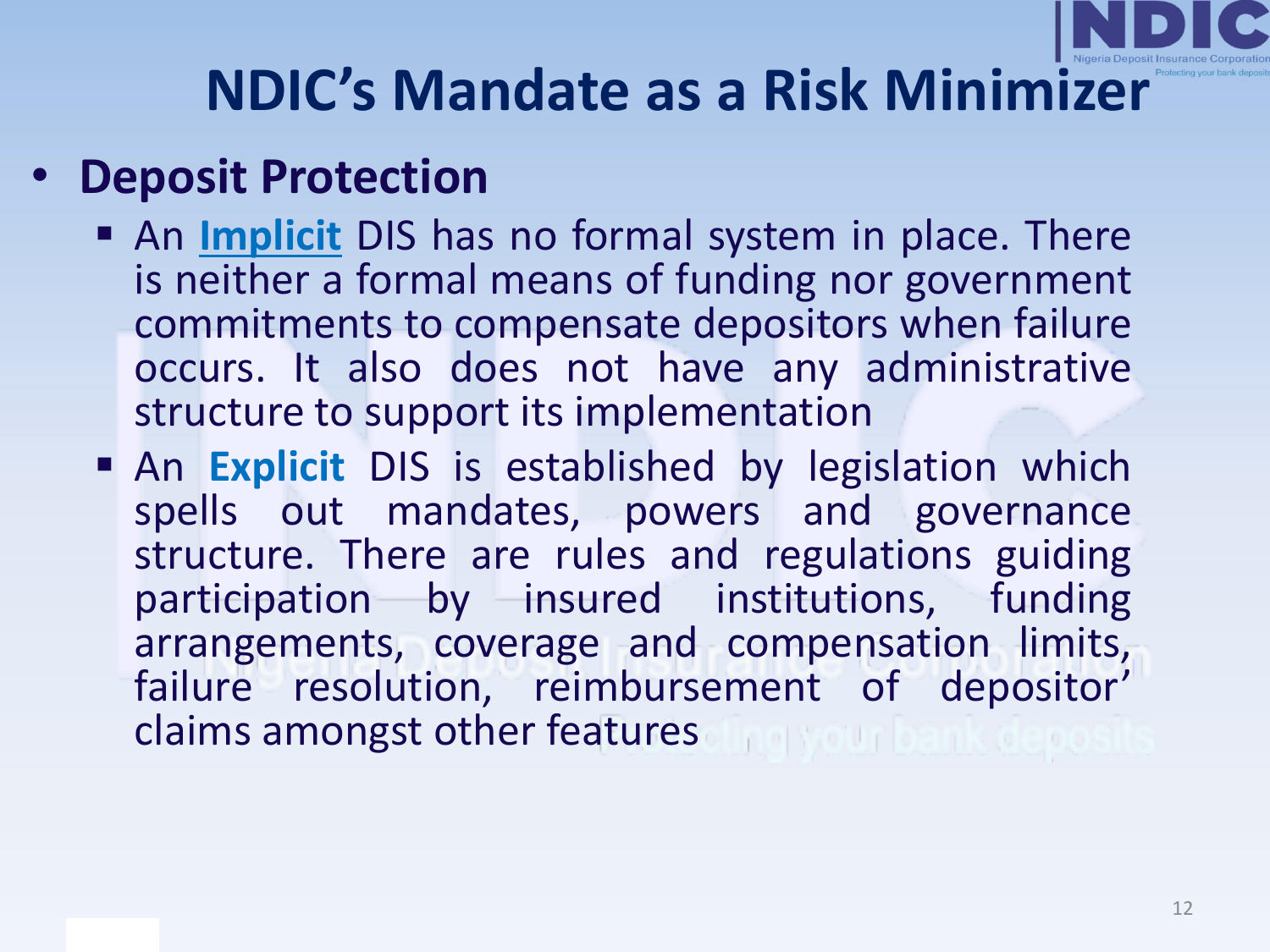- A **Pay Box mandate** is limited to the role of collecting premiums, managing insurance funds and reimbursing insured depositors. A pay-box system requires appropriate authority, as well as access to deposit information and adequate funding, for the timely and efficient reimbursement of depositors when banks fail.
- In **Pay-box Plus mandate**, the deposit insurer has additional responsibilities such as **certain resolution** functions (e.g. financial support and liquidation)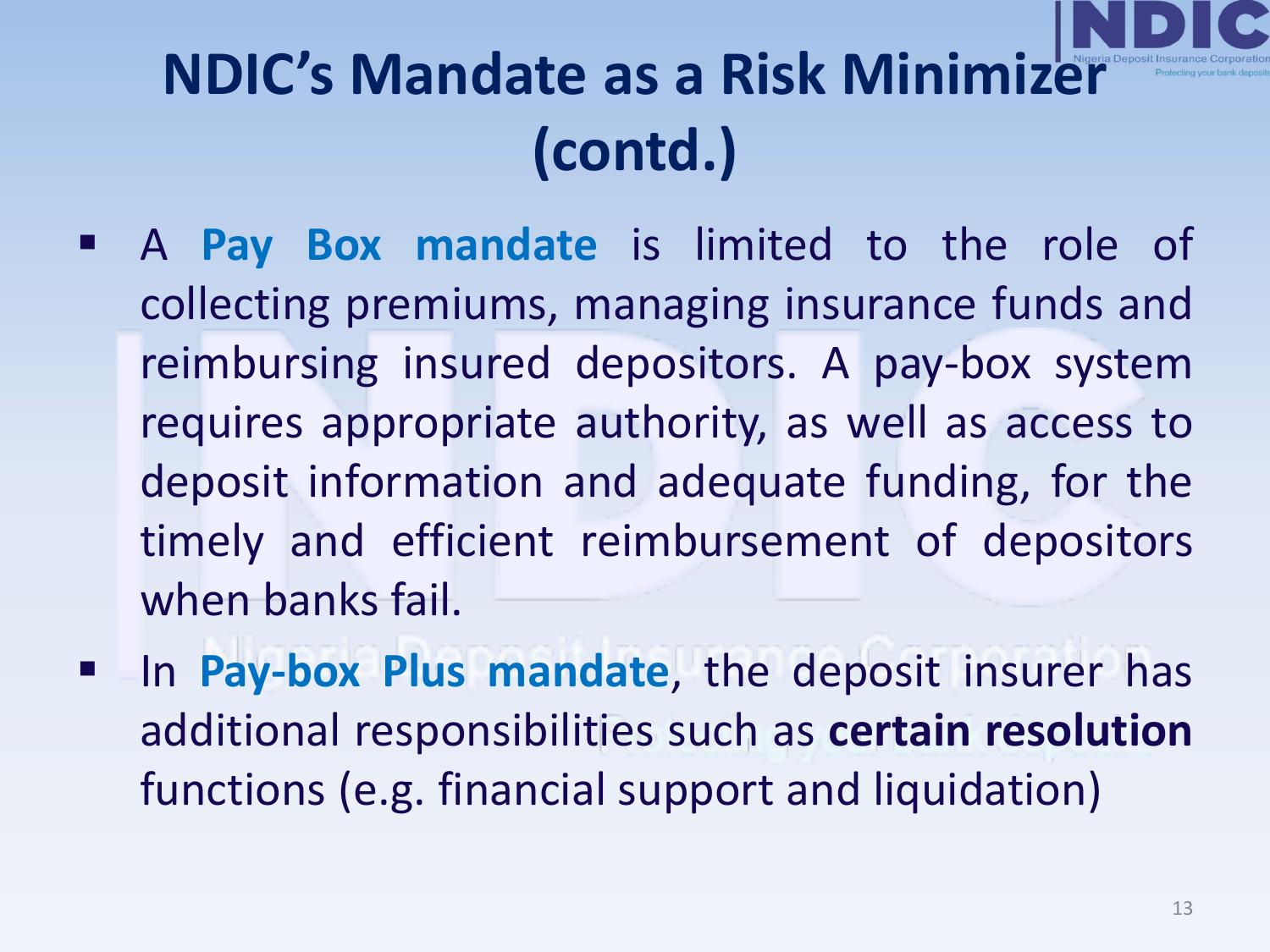- **Loss Minimizer** has all the duties of Pay-Box Plus and much more resolution options. It determines resolution and receivership strategies as well as manages claims and optimizes recoveries. In most cases do not have supervisory powers
- **Risk-minimizer Mandate** has the powers of a Pay-Box Plus with added responsibility of supervision, enforcement and prompt corrective actions
- It has a full suite of early intervention and resolution powers as well as prudential oversight responsibilities
- It has powers to set regulations and undertake their enforcement through supervision and failure-resolution activities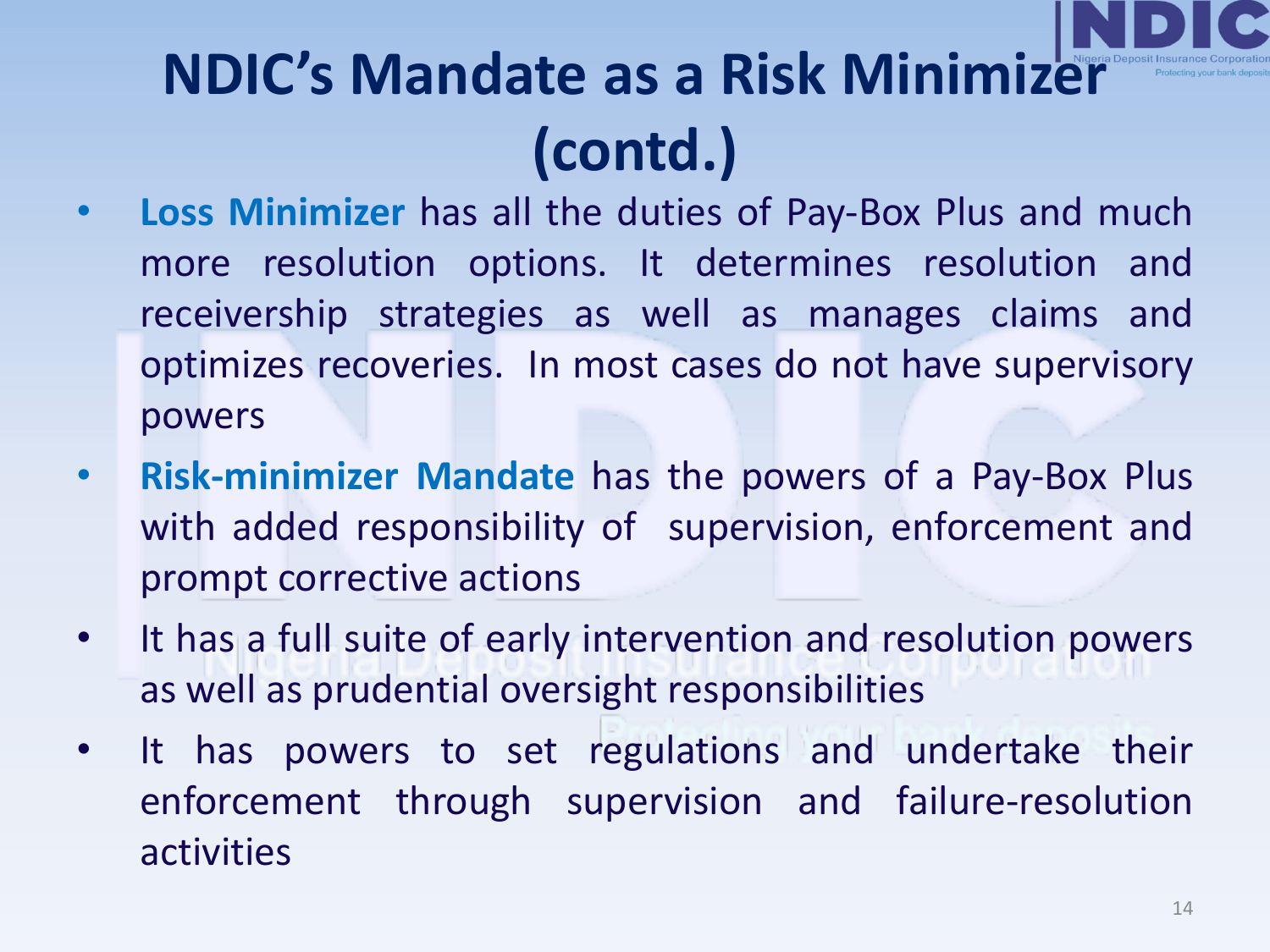

#### **Banking Supervision**

- NDIC supervises banks to protect depositors, ensure monetary stability, promote an effective payments system, and promote competition & innovation in the system
- Supervision is undertaken to minimize the risk of failure of the insured institution and to ensure that unsafe and unsound practices are curtailed
- **Supervision** 
	- On-Site Examination
	- Off-Site Surveillance
- Adoption of Risk-Based Supervision in collaboration with CBN
- Adoption of a policy of zero tolerance for unethical practices in insured institutions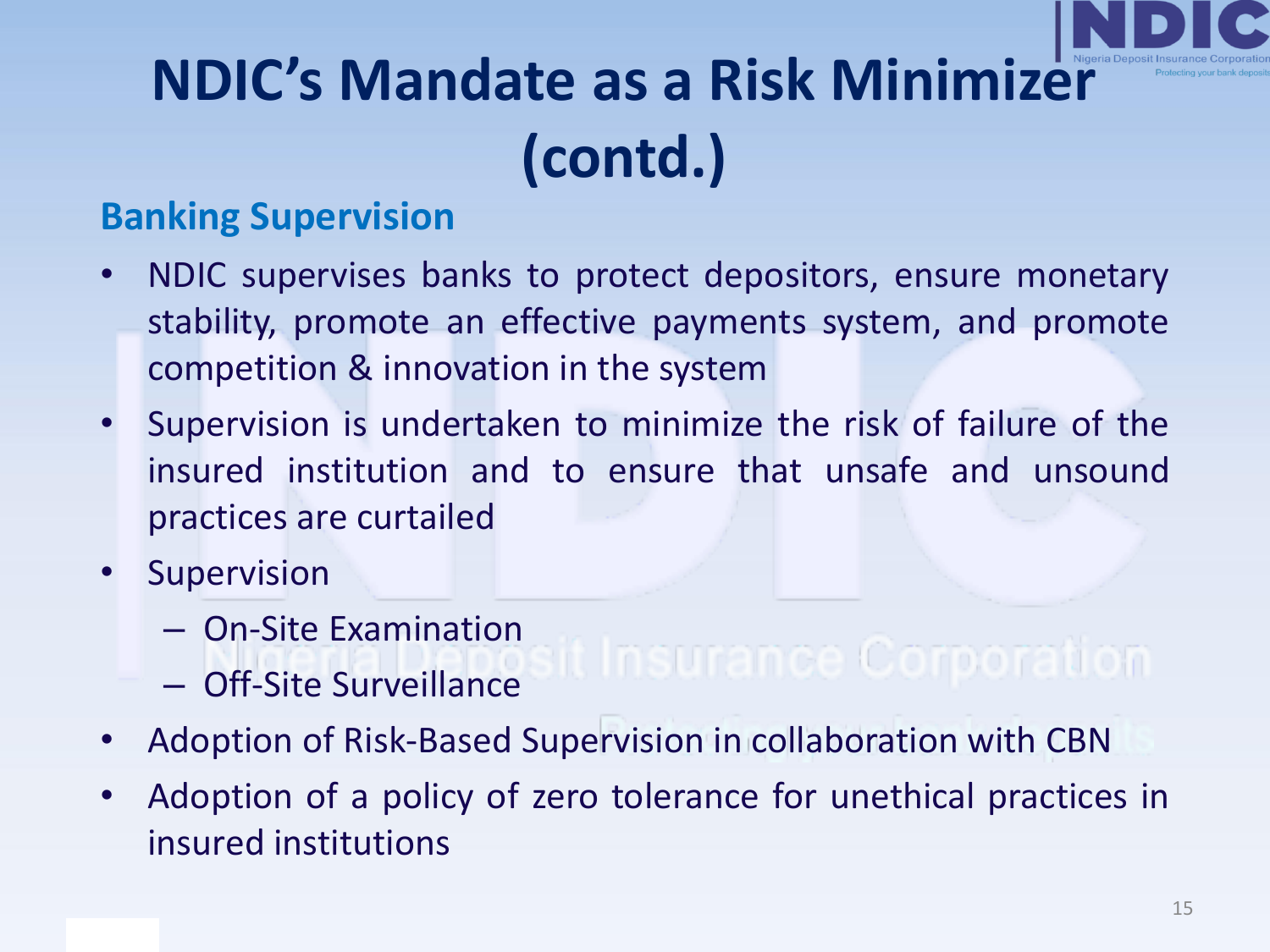

#### **Distress Resolution**

- NDIC is empowered to provide financial and technical assistance to failing insured institutions, in the interest of depositors
- Financial assistance could be in form of loans, guarantees, or accommodation bills. Technical assistance may be assumption of control and management, assisted merger with another viable institution
- NDIC and CBN handle distress resolution jointly
- Various resolution options have been adopted over the years to manage distress
	- Open Bank Assistance
	- Purchase & Assumption
	- Bridge Bank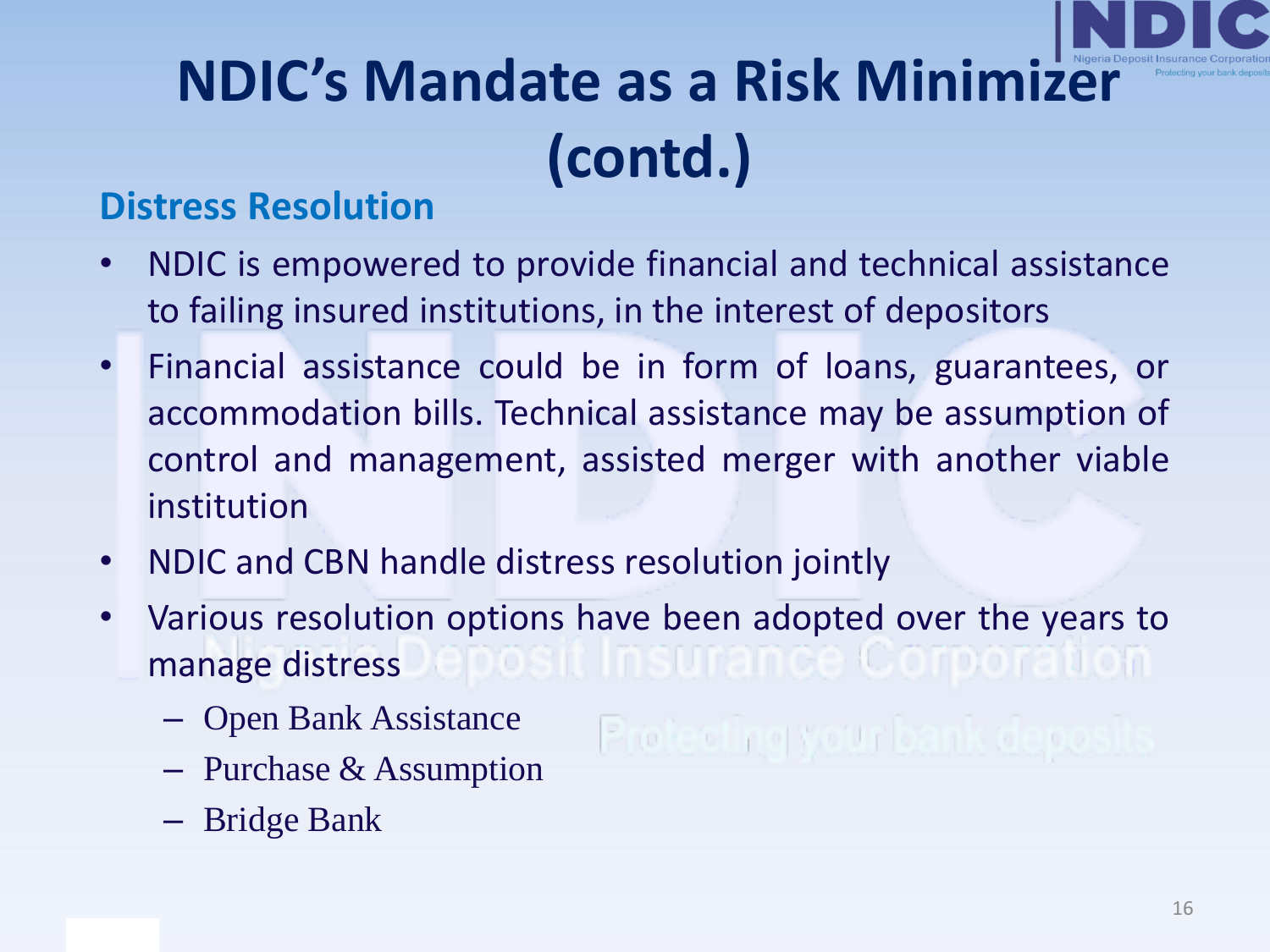#### **Liquidation**

- Section 28 (1) of the NDIC Act 16, 2006, as amended, states that the Corporation shall be appointed as the liquidator of a failed insured institution
- Bank liquidation is always adopted by the Corporation and the CBN as a last option after all other resolution options have failed
- The liquidation process commences with an orderly and efficient closure of failed institutions to ensure that there is little or no disruption to the banking system, cost-effective realisation of assets and settlement of claims of uninsured depositors, creditors and where possible, shareholders
- Payments to depositors are given priority over all other creditors in the liquidation process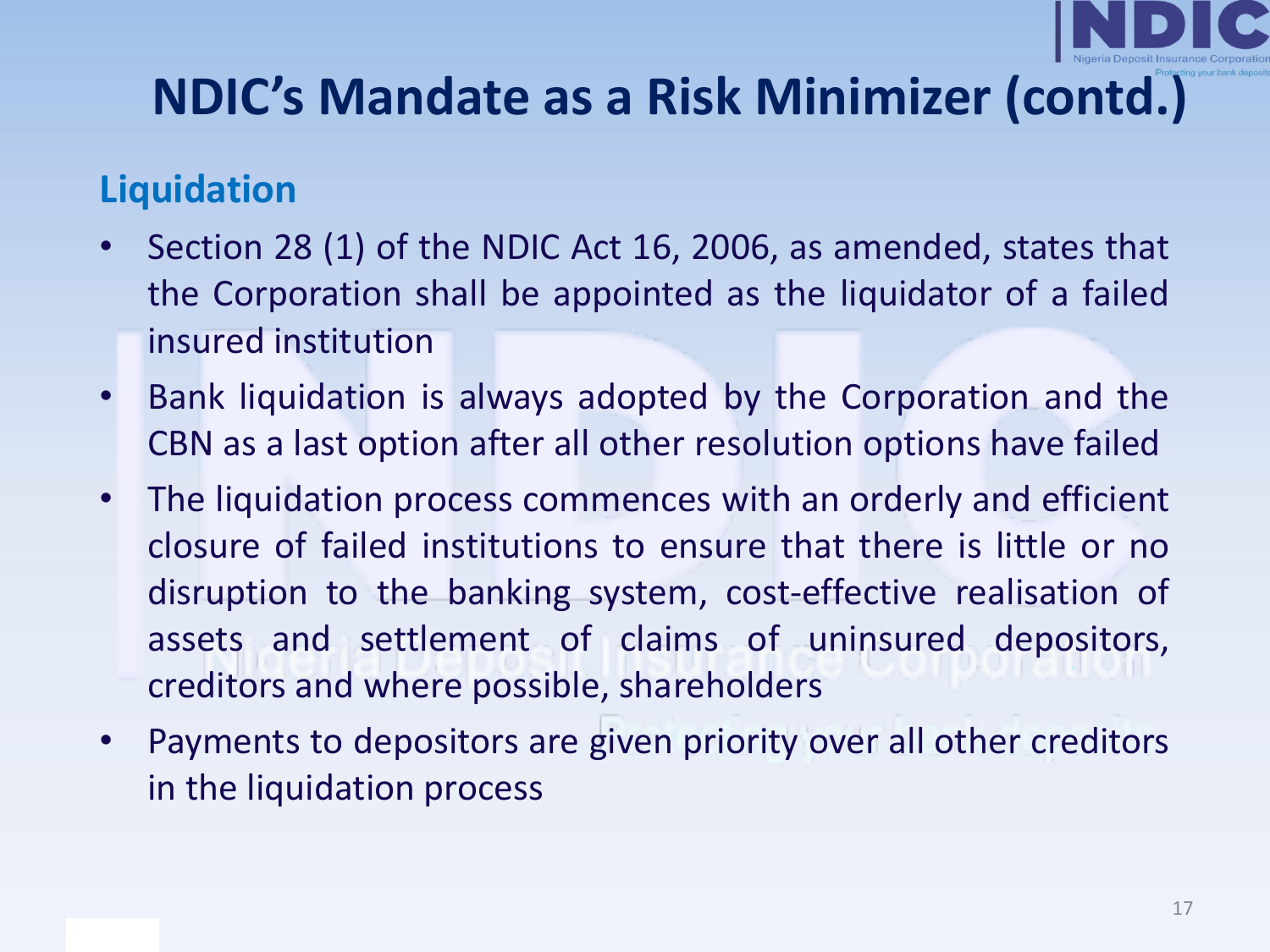

# **Inter-Agency Collaboration**

- There are three (3) components of the Safety-Net: arrangement, viz, Deposit Insurance, Supervision and Lender of Last Resort
- While NDIC is responsible for Deposit Insurance, the CBN is responsible for Lender of Last Resort, and Supervision is done jointly by CBN/NDIC
- Both institutions co-operate through Off-site Supervision, joint on-site Examination, or exchange of Bank Examination Reports where these are separately conducted
- The two institutions jointly developed the web-enabled Financial Analysis and Surveillance System (eFASS) to enhance receipt of timely and reliable call Reports and their subsequent analysis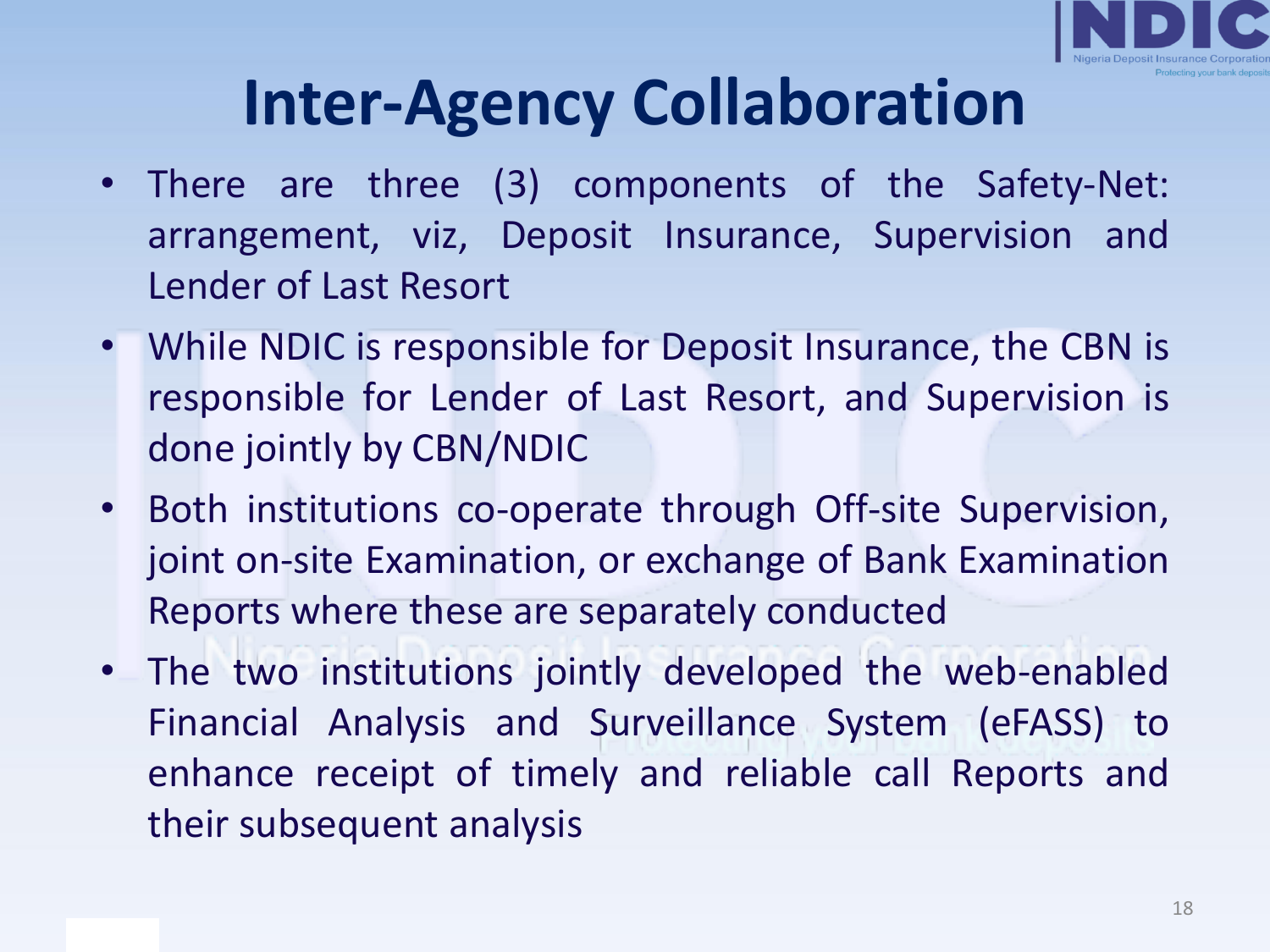

# **Inter-Agency Collaboration (contd.)**

- The CBN/NDIC are jointly developing Integrated Regulatory Solution (IRS) that will replace eFASS application
- Both Institutions collaborate on several bilateral **Committees**
- NDIC had since its establishment participated actively in, and organized, several international exchange activities among other deposit insurance systems
- The Corporation also participates actively in the activities of the Financial Services Regulation Coordinating Committee (FSRCC), a body made up of all specific sector Regulators in the financial services industry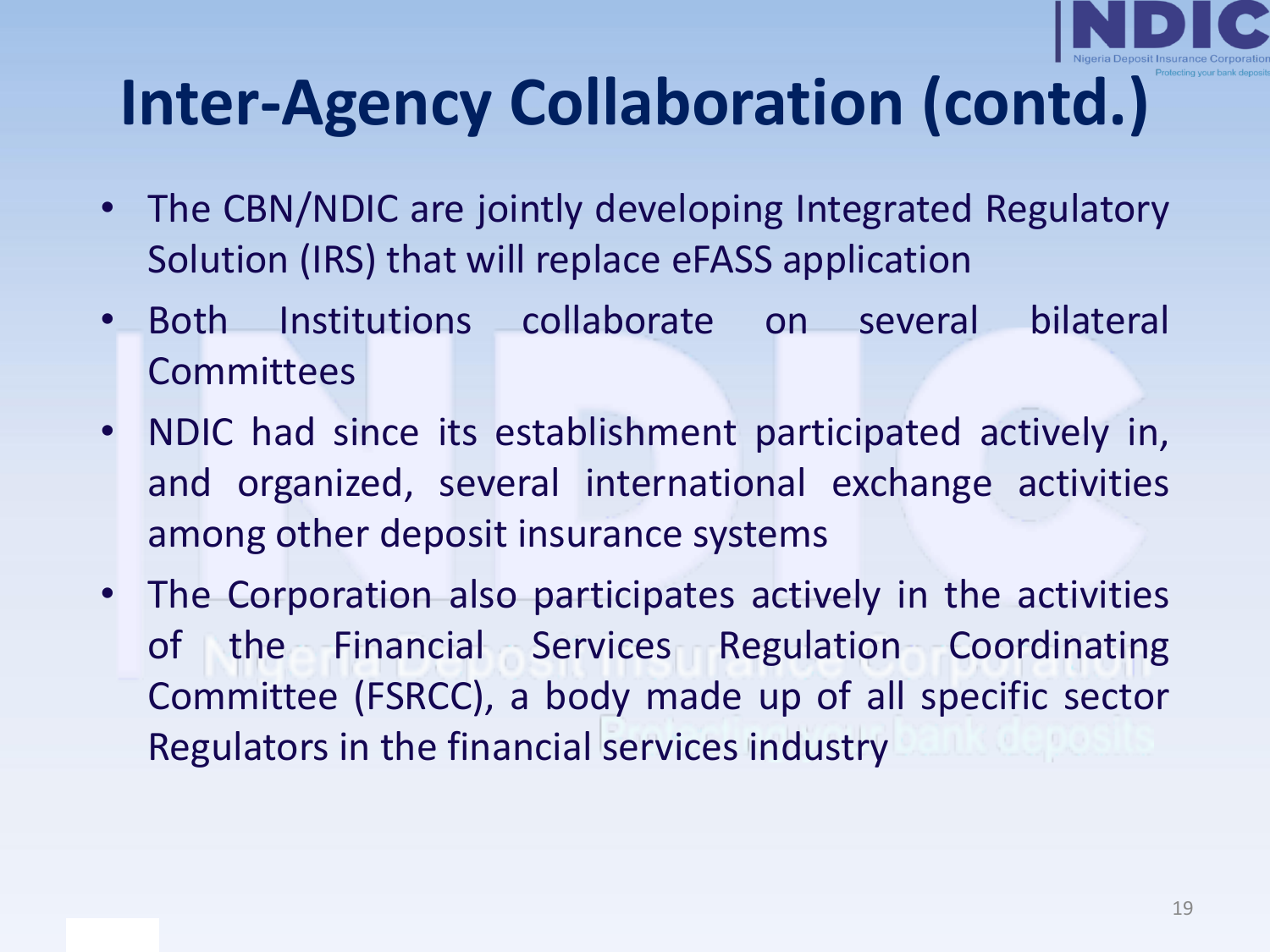### **Inter-Agency Collaboration (contd.)**

- NDIC is a Member of:-
	- ❖International Association of Deposit Insurers (IADI)
	- ❖Africa Regional Committee (ARC) of IADI
	- ❖Islamic Financial Services Board (IFSB)
	- ❖Committee of African Bank Supervisors (CABS)
	- ❖Financial Services Regulation Coordinating Committee (FSRCC)
	- ❖Bankers' Committee
	- ❖National Association of Microfinance Banks (MFBs) in Nigeria
	- ❖Committee of Mortgage Institutions in Nigeria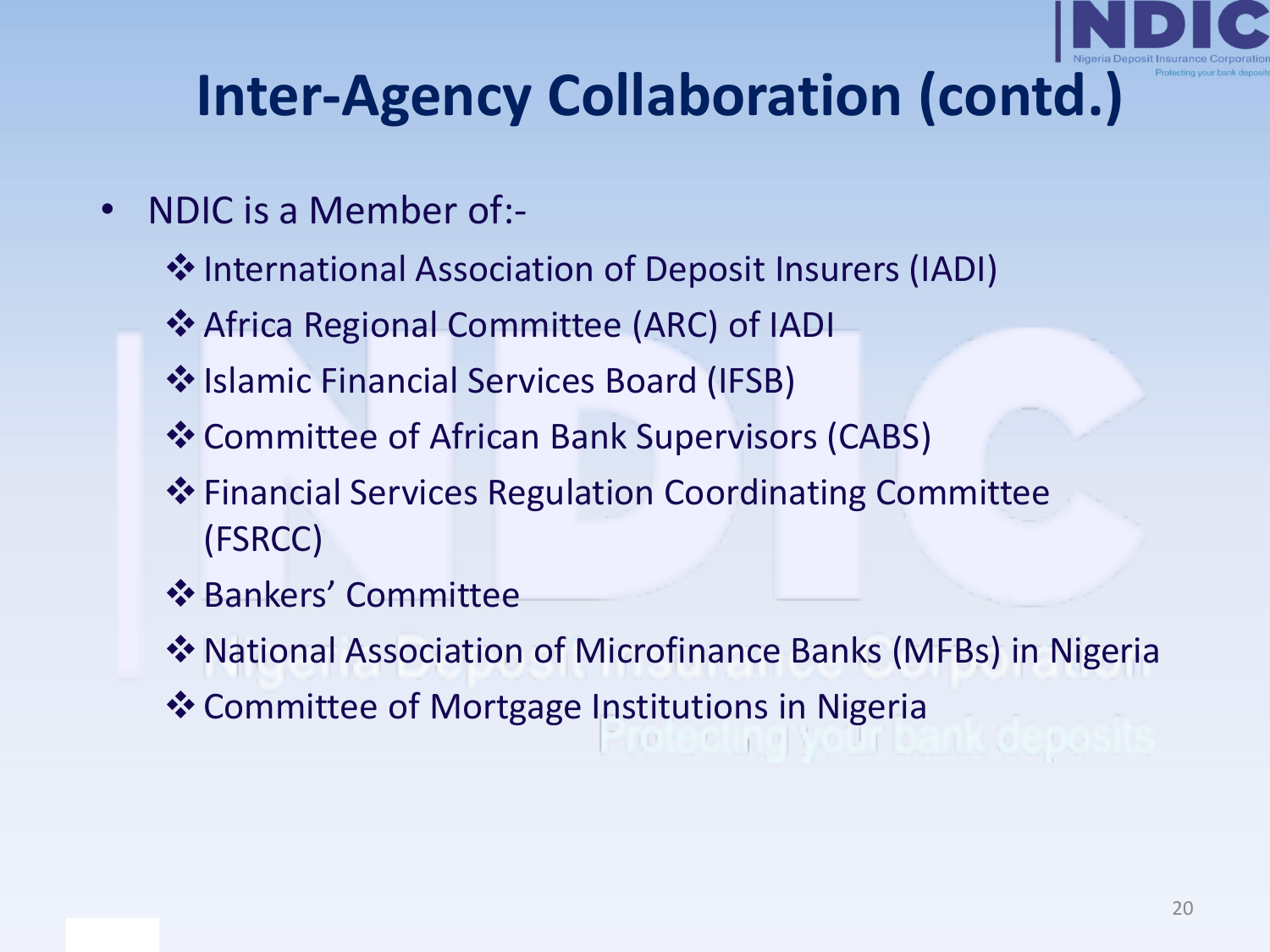#### **DEPOSIT GUARANTEE**

- All depositors' funds in licensed deposit-taking financial institutions in Nigeria are guaranteed by the NDIC in the event of bank failure up to a maximum amount allowed by law
- Increased Deposit Insurance Coverage
	- Commenced operations in 1989 with coverage level of ₦50,000, increased to ₦200,000 in 2006 and to ₦500,000 in 2011 per Depositor per Deposit Money Bank/Non Interest Banks (NIBs)
	- For MFBs and PMBs, it commenced in 2006 with ₦100,000 and in 2011 increased to ₦200,000; PMBs was later increased to ₦500,000 in 2016
	- $-$  The maximum coverage limit for MFBs remains  $\#200,000$  per depositor per MFB
	- Deposit coverage up to ₦500,000 for subscribers of Mobile Money Operators (MMOs)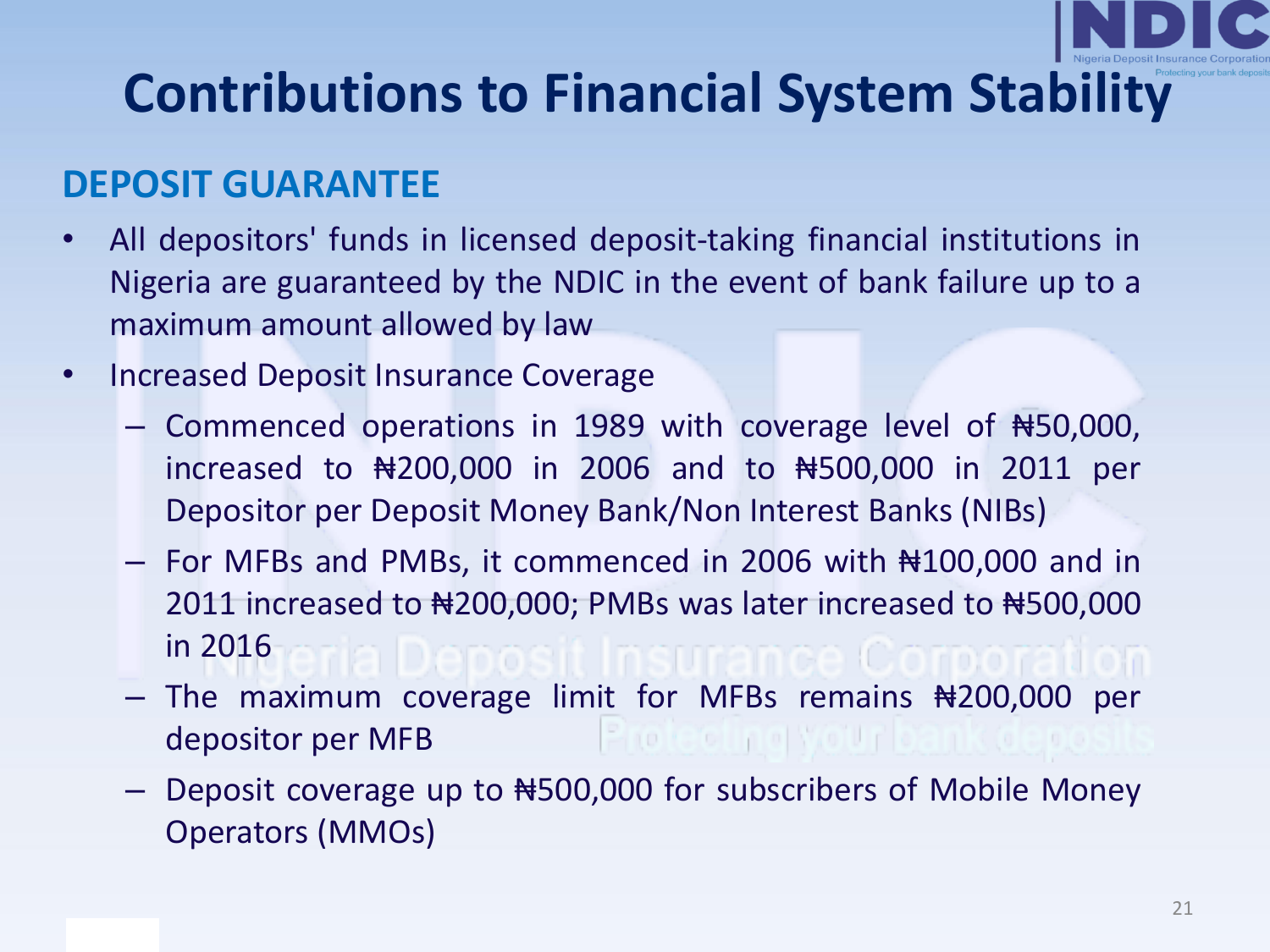#### **BANK SUPERVISION**

- Supervision is undertaken to minimize the risk of failure of the insured institution and threat to the DIF
- Adoption of Risk-Based Supervision in collaboration with CBN
- The joint development of a new regulatory application tagged **Integrated Regulatory System (IRS)** for DMBs to render statutory returns electronically
- Development of a uniform application for MFBs National Association of MicroFinance Banks Unified IT Platform (NAMBUIT) to quicken the pace of digital financial services among MFBs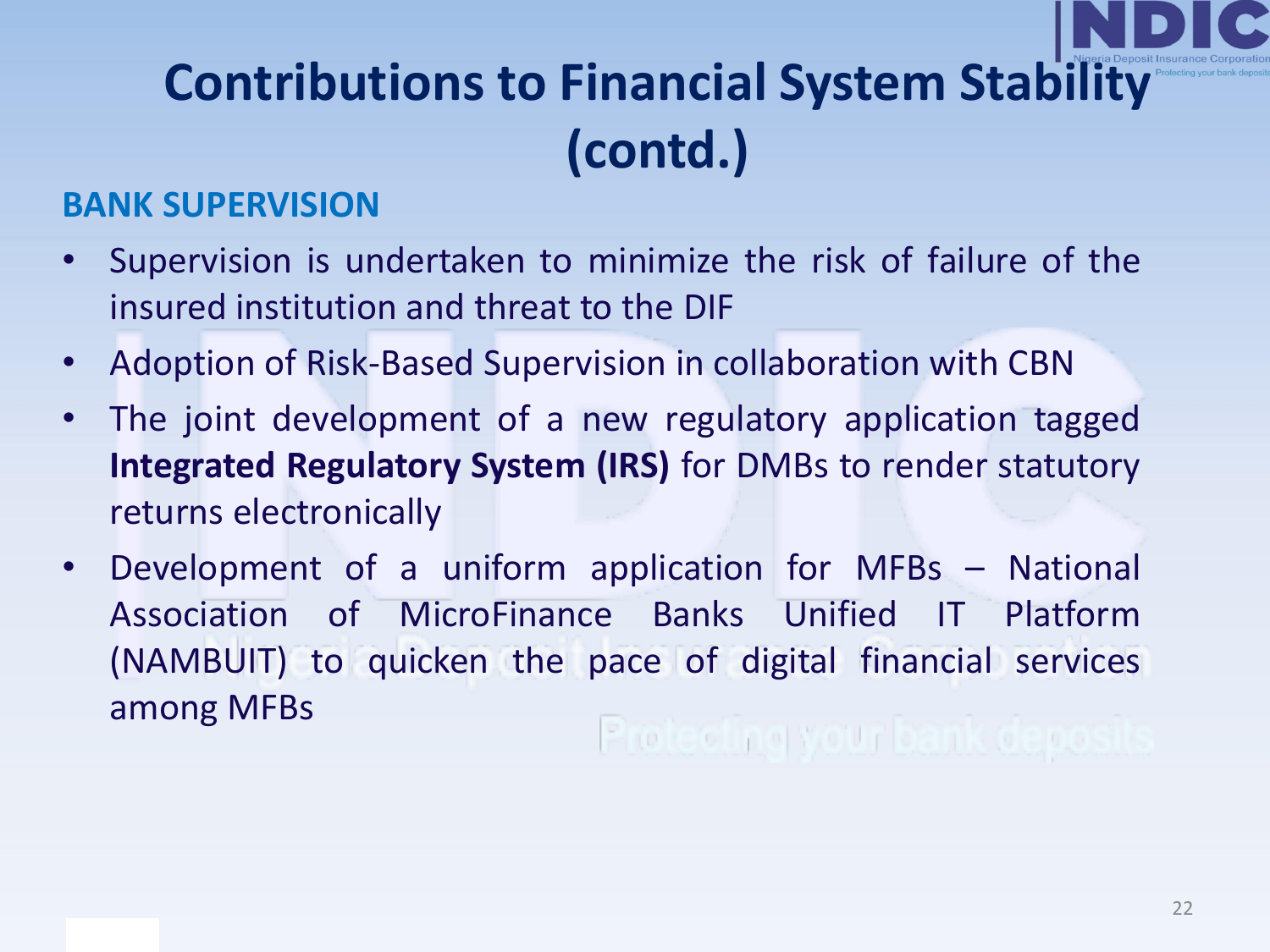#### **DISTRESS RESOLUTION**

• Imposition of Holding Actions on distressed banks to restrict operations and encourage self-restructuring

#### **OPEN BANK ASSISTANCE**

- NDIC accommodation bill (#2.3 Billion) was used to resolve liquidity crisis in the banking system in 1989
- 7 distressed banks were acquired, restructured and sold to new investors in 1999 and 2000
- Take-over of 28 banks banks between 1991 and 1996 to safeguard their assets
- Change of Management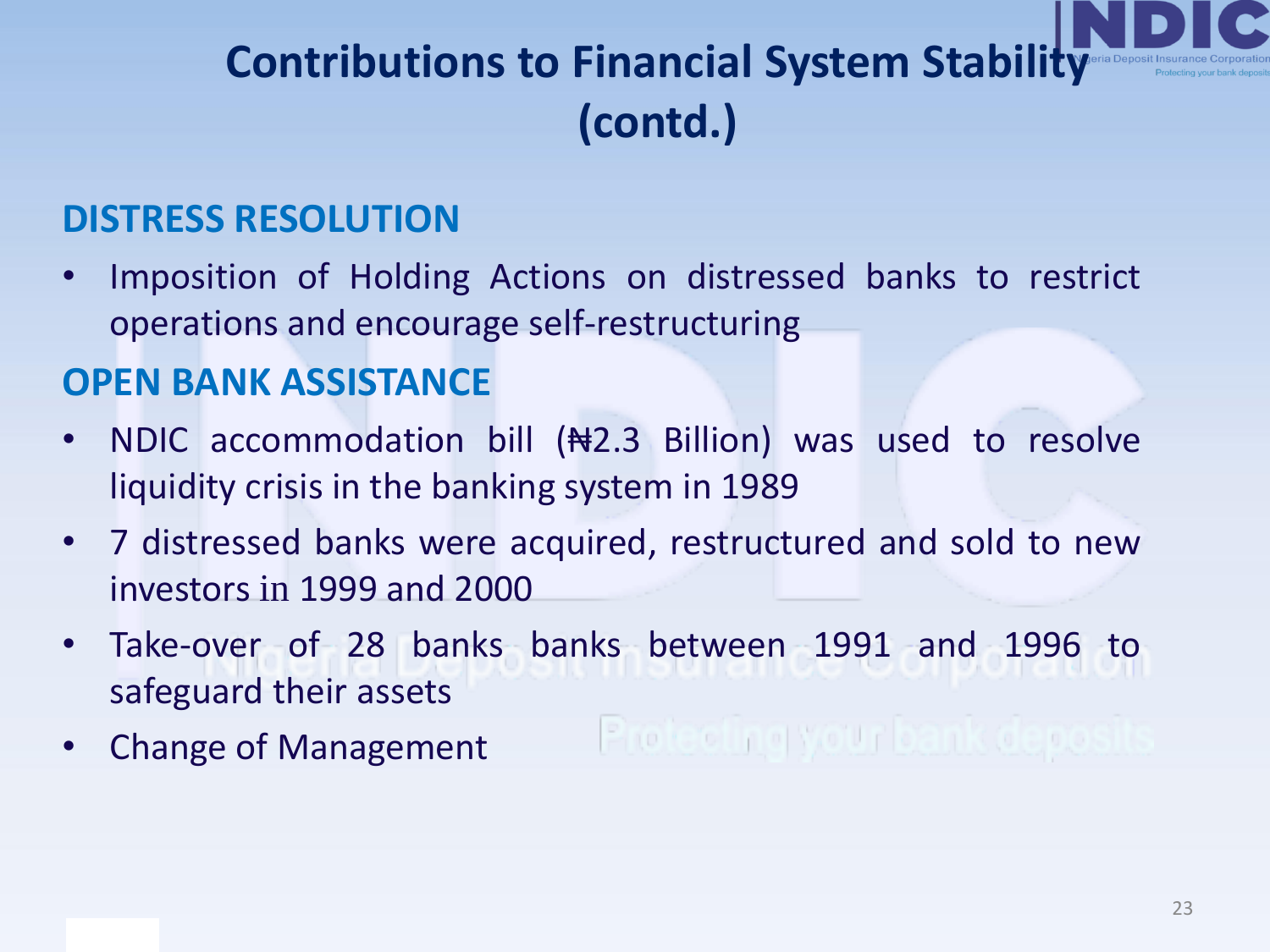#### **PURCHASE & ASSUMPTION (P&A)**

- P & A was introduced as a novelty in 2006
- Resolution of 11 out of 13 banks that failed post consolidation
- Payment of over Nota Billion insured deposit and Nota 8 billion uninsured deposit of 11 out of 13 failed post-consolidation

#### **BRIDGE BANK**

- Pursuant to the provisions of the NDIC Act Part VII Section 39, Bridge Bank was introduced in 2011 in the interest of depositors and to prevent liquidation, After due consultation with the CBN and Federal Ministry of Finance, the Corporation resolved the problems of three banks namely (Afribank Plc., Bank PHB Plc. and Spring Bank Plc. through the Bridge Bank Mechanism
- The Bridge Bank option was a veritable tool of enhancing depositor protection and promoting confidence by ensuring seamless continuity of banking operations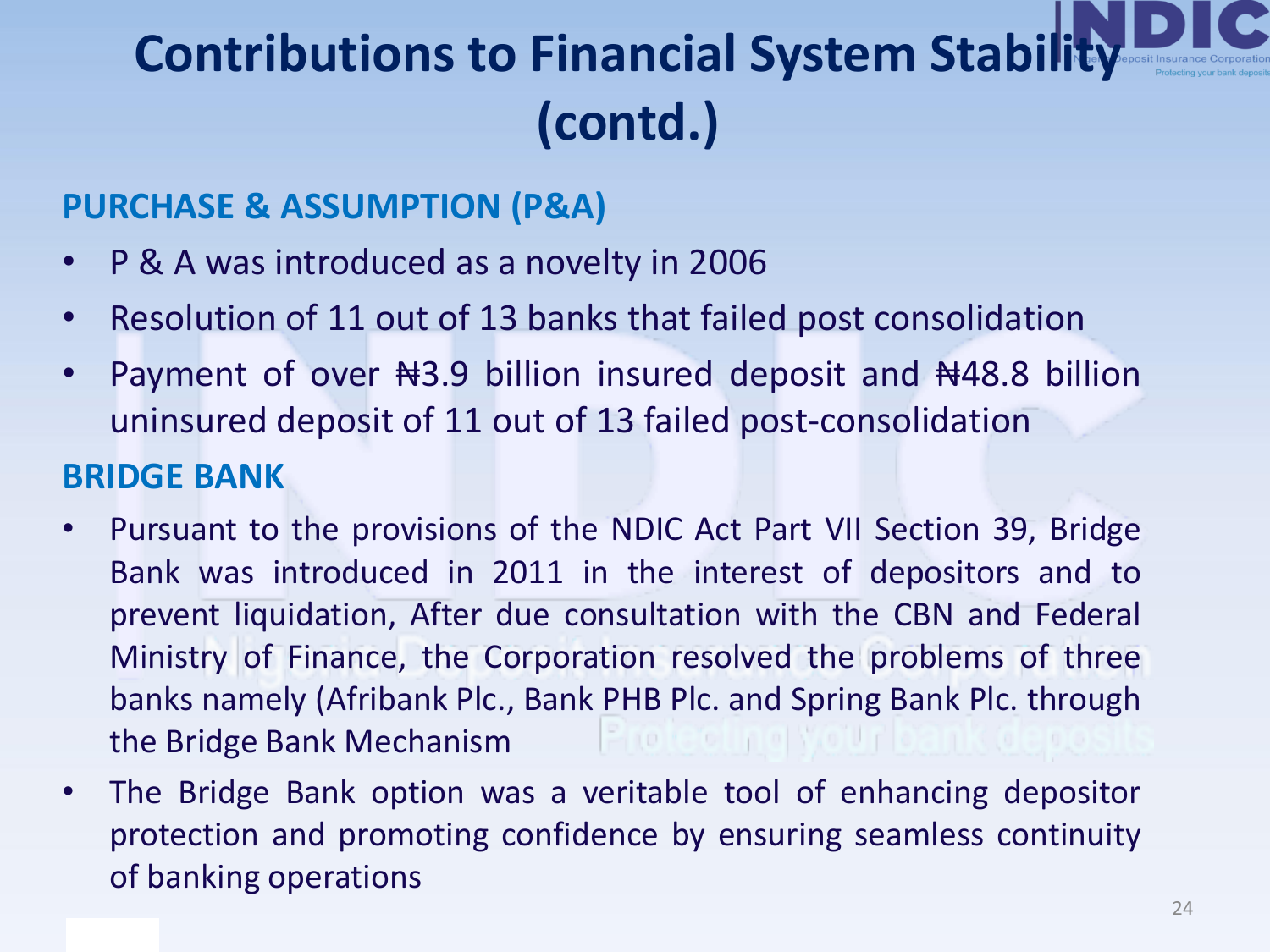#### **BANK LIQUIDATION**

- Successfully closed 49 deposit money banks whose licenses were revoked without any adverse effect on the stability and confidence in the banking system
- Successfully closed 340 MFBs and 50 PMBs
- Declaration of over Notal billion dividend in favour of uninsured depositors of 34 banks that failed before consolidation
- Realized substantial risk and physical assets of failed banks
- 100% full payment of deposits to depositors of 17 banks inliquidation
- Payment of dividend to shareholders of three liquidated banks: Alpha Merchant Bank, Pan African Bank and Nigeria Merchant Bank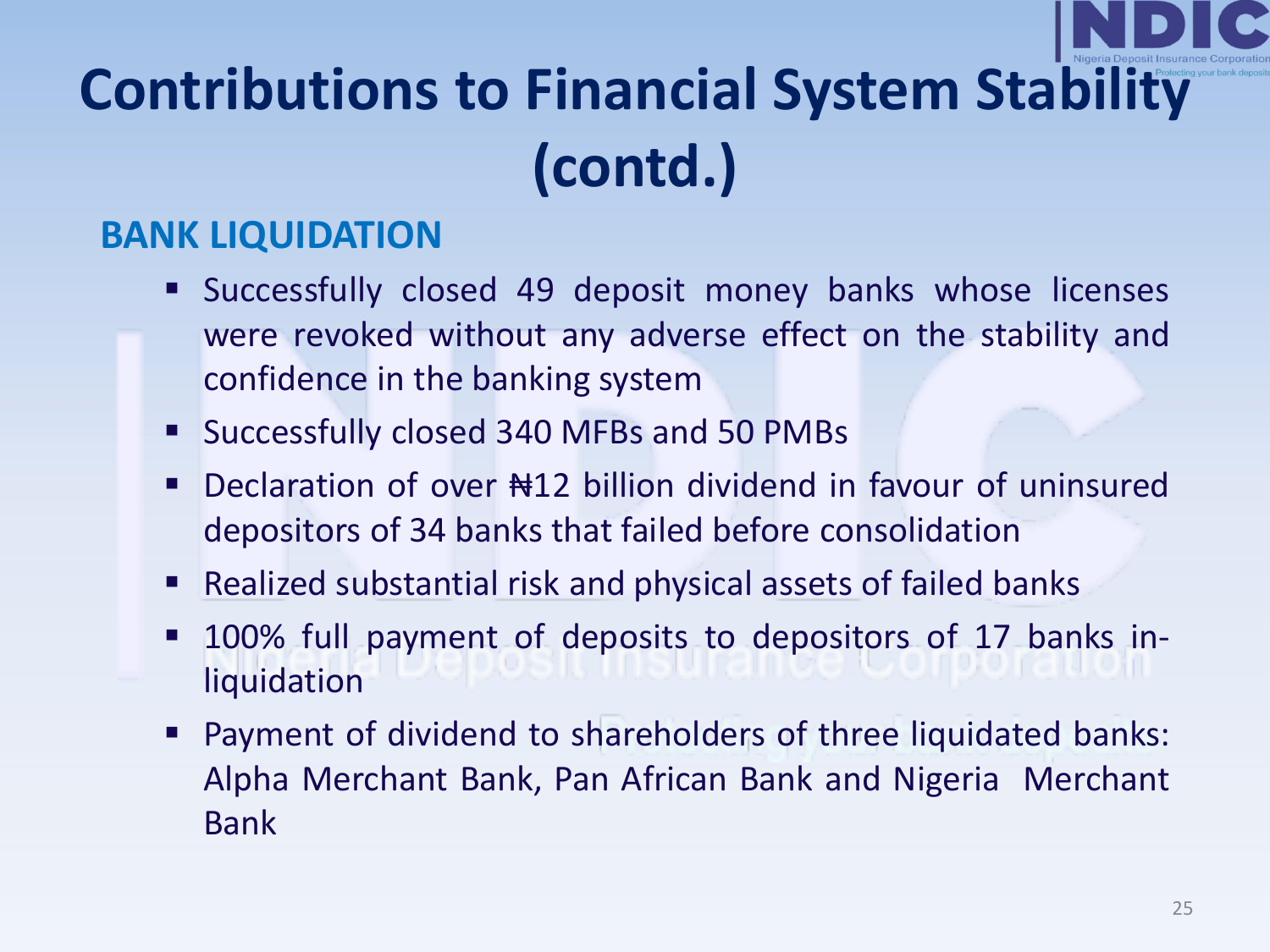#### **OTHER CONTRIBUTIONS**

- In promoting Financial Literacy, apart from being a member of the Financial Literacy Steering Committee (FLSC) and Financial Literacy Implementation Committee (FLIC), the Corporation also undertook following;
	- A stand alone curriculum for financial education for Nigerian Schools was developed by the Corporation
	- A draft teacher's guide for the teaching of financial education in Nigerian Schools was developed
	- Organization of Financial Literacy Training of Trainers (TOT) workshops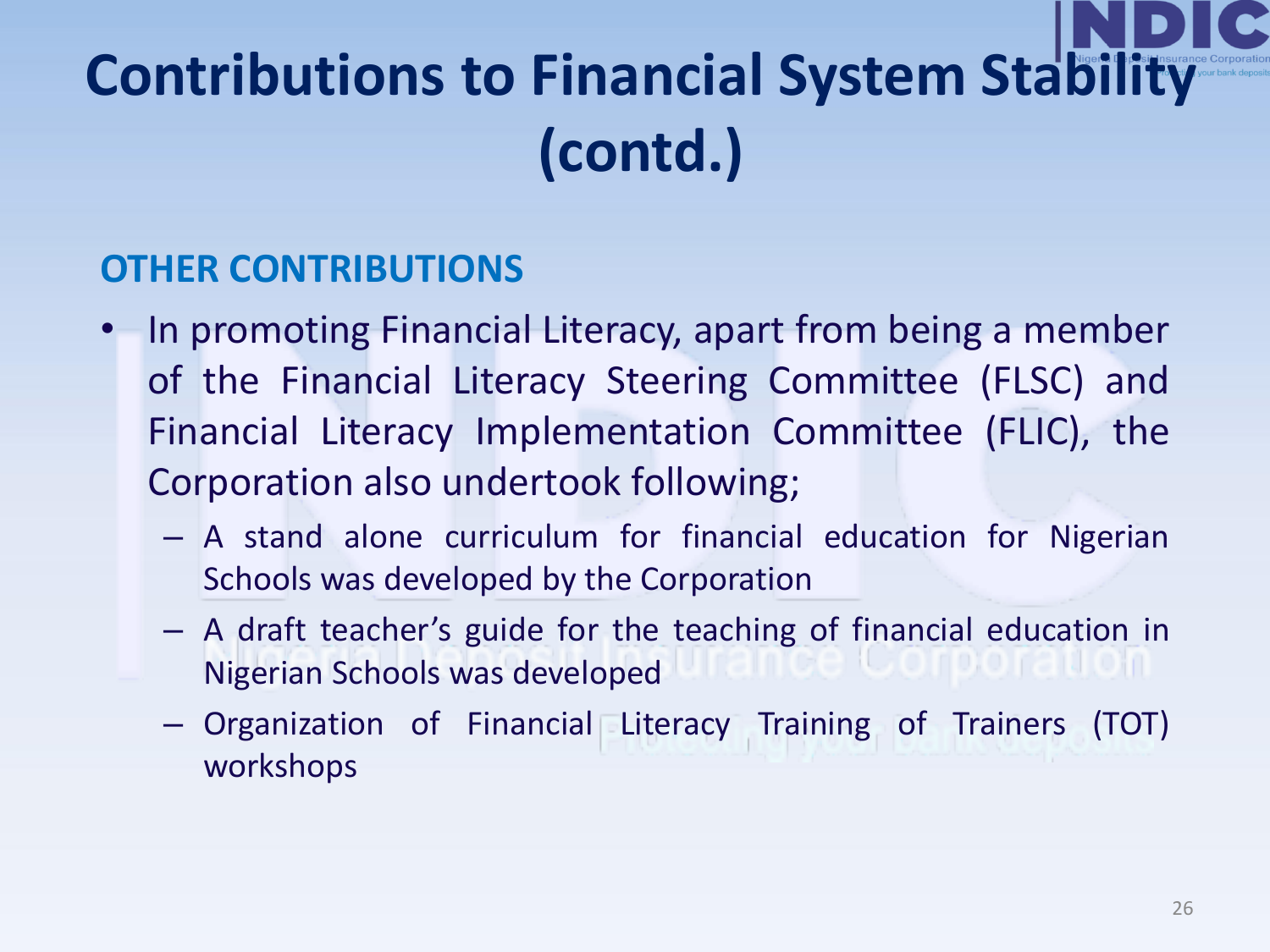

# **Challenges of NDIC**

The effectiveness of the Corporation's efforts in failure resolution had been impaired by a number of challenges. They include the following:

- **Legal Challenge:** Since inception, the Corporation faced numerous legal challenges in the course of performing its statutory functions. In an attempt to address some of the challenges, the Corporation pushed for a repeal of the 1988 Act and the passage of the NDIC Act 2006
- While the 2006 Act addressed some of the legal challenges, there were still some lingering ones which prompted further review of the NDIC Act
- Efforts are on to get the NDIC Act 2006 repealed and re-enacted. It is currently at the National Assembly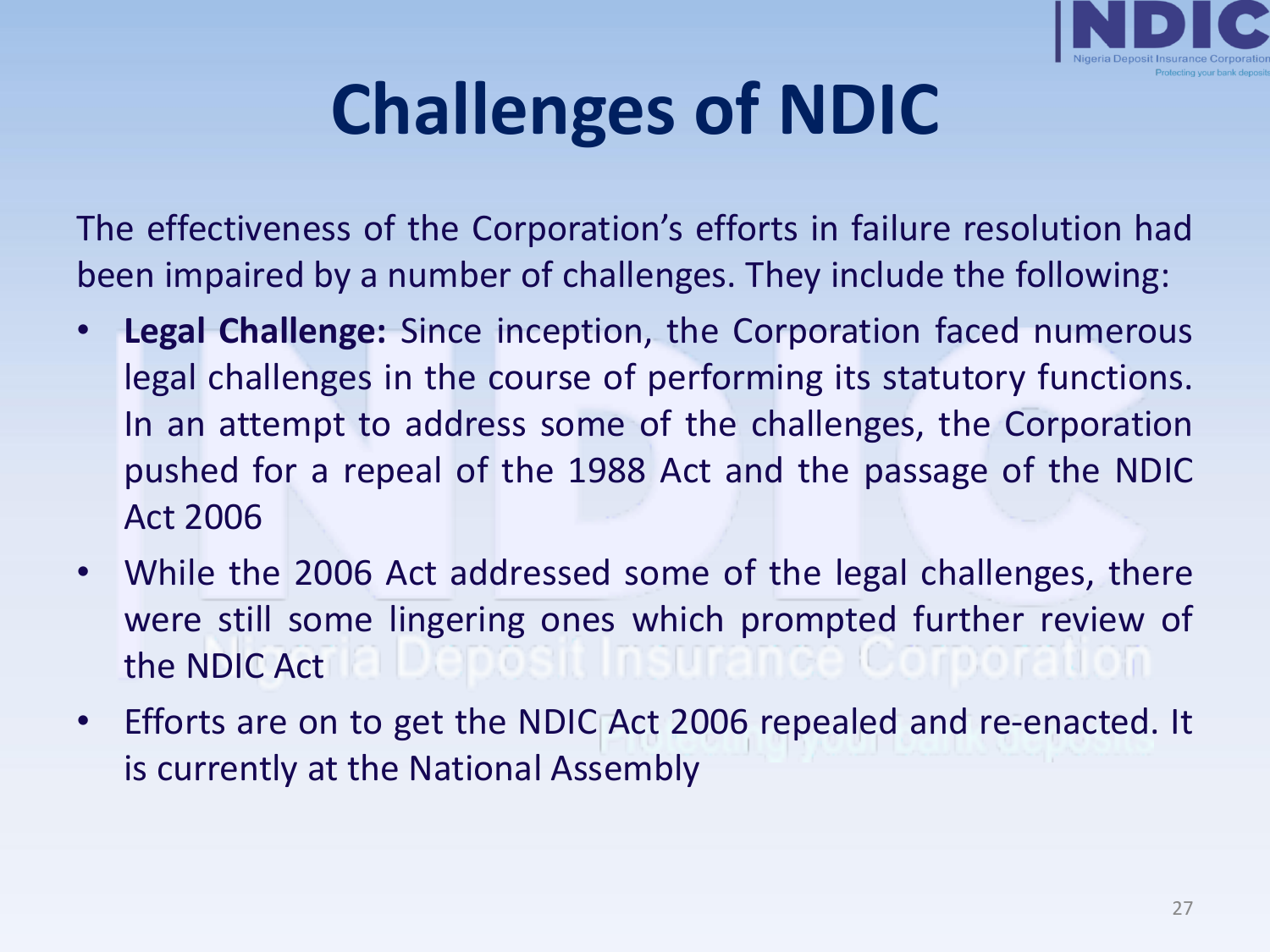

- Weak corporate governance in banks which manifested in insider abuse and mismanagement, and inadequate legal powers for the NDIC for failure resolution
- The various challenges encountered by the Corporation included legal impediment, Assets Stripping, Problems with Computer Hardware & software of Closed Banks, Avoidance of Risk Assets by Assuming Banks, Escalation in Bank Closing and Related Costs etc.
- Cumbersome and slow judicial process Inability to recover liquidated banks' loans through the courts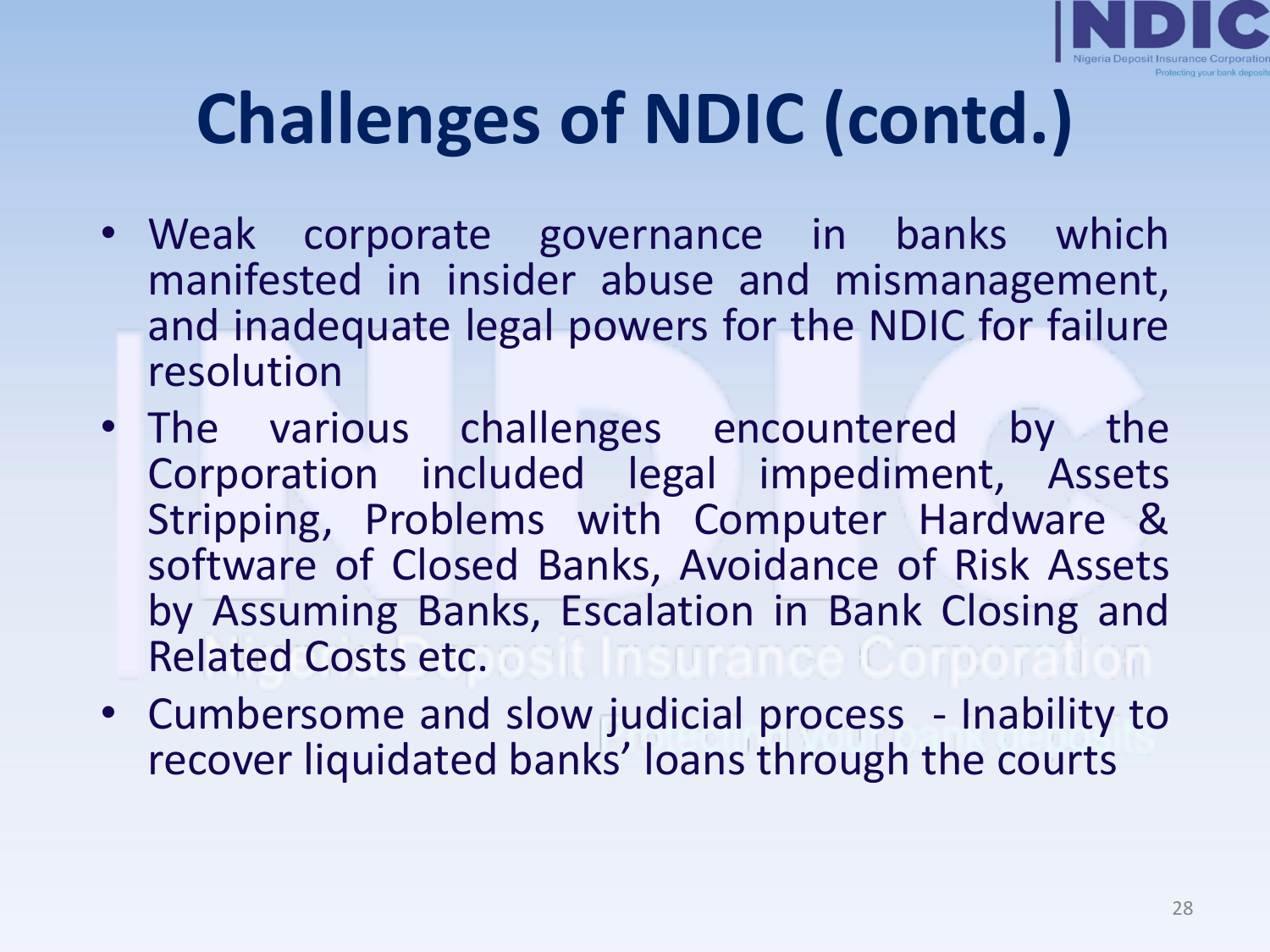

- Delays in Granting Approvals for the Revocation of the Licenses of Terminally Distressed Banking Institutions
- Depositor Apathy and Ignorance. Too many unclaimed small balances
- Delayed Depositor Reimbursement presently at 90 days (proposed amendment to the Act is 30 days but best practice according to IADI is 7 working days)
- Ineffective Mechanism for Debt Recovery. Refusal of recalcitrant debtors to repay their loans
- Disposal of Physical Assets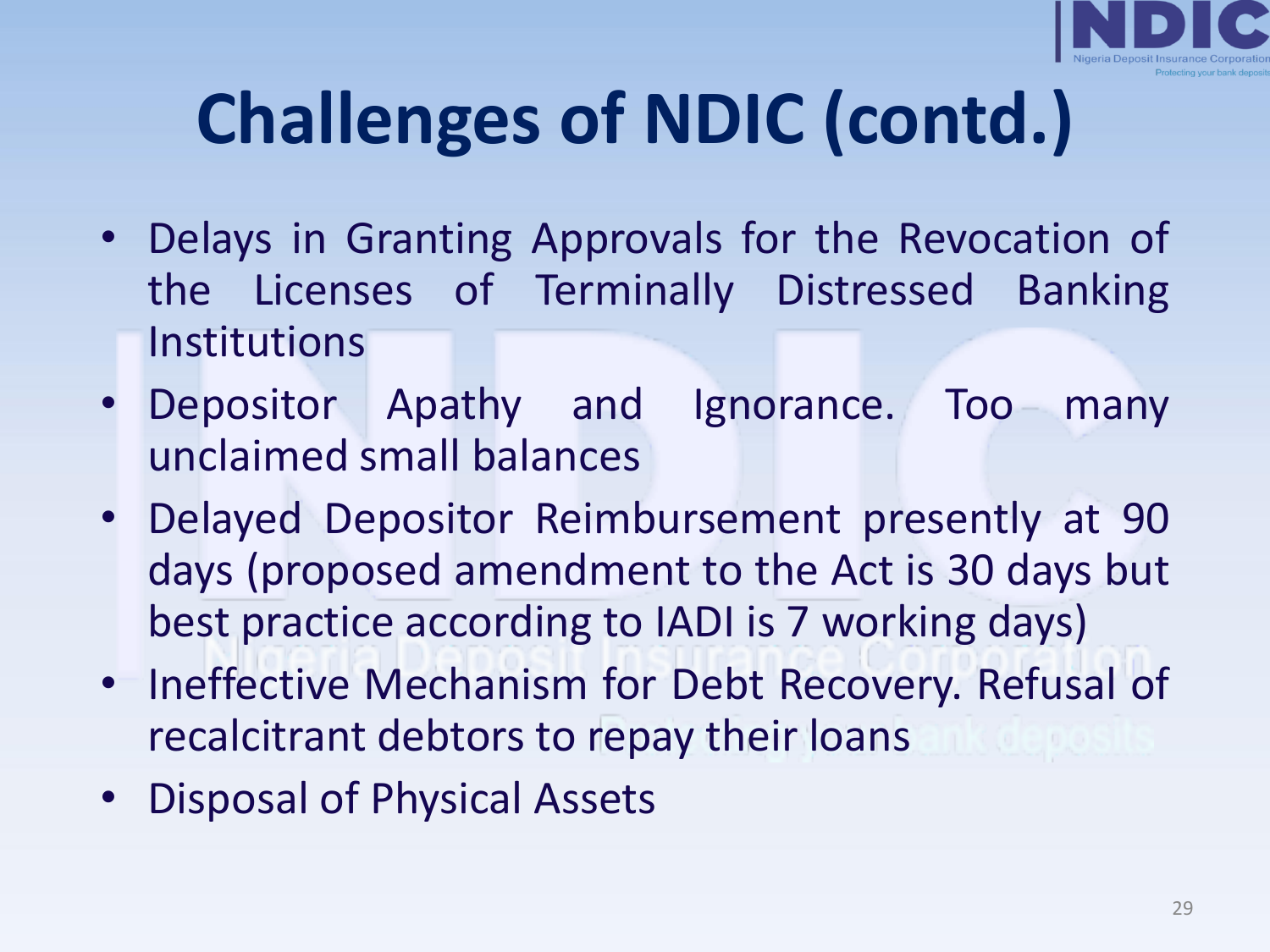

- Inability of some banks to send complete and reliable returns
- Poor asset quality
- Inadequate risk management practices
- Poor rendition of returns by MFBs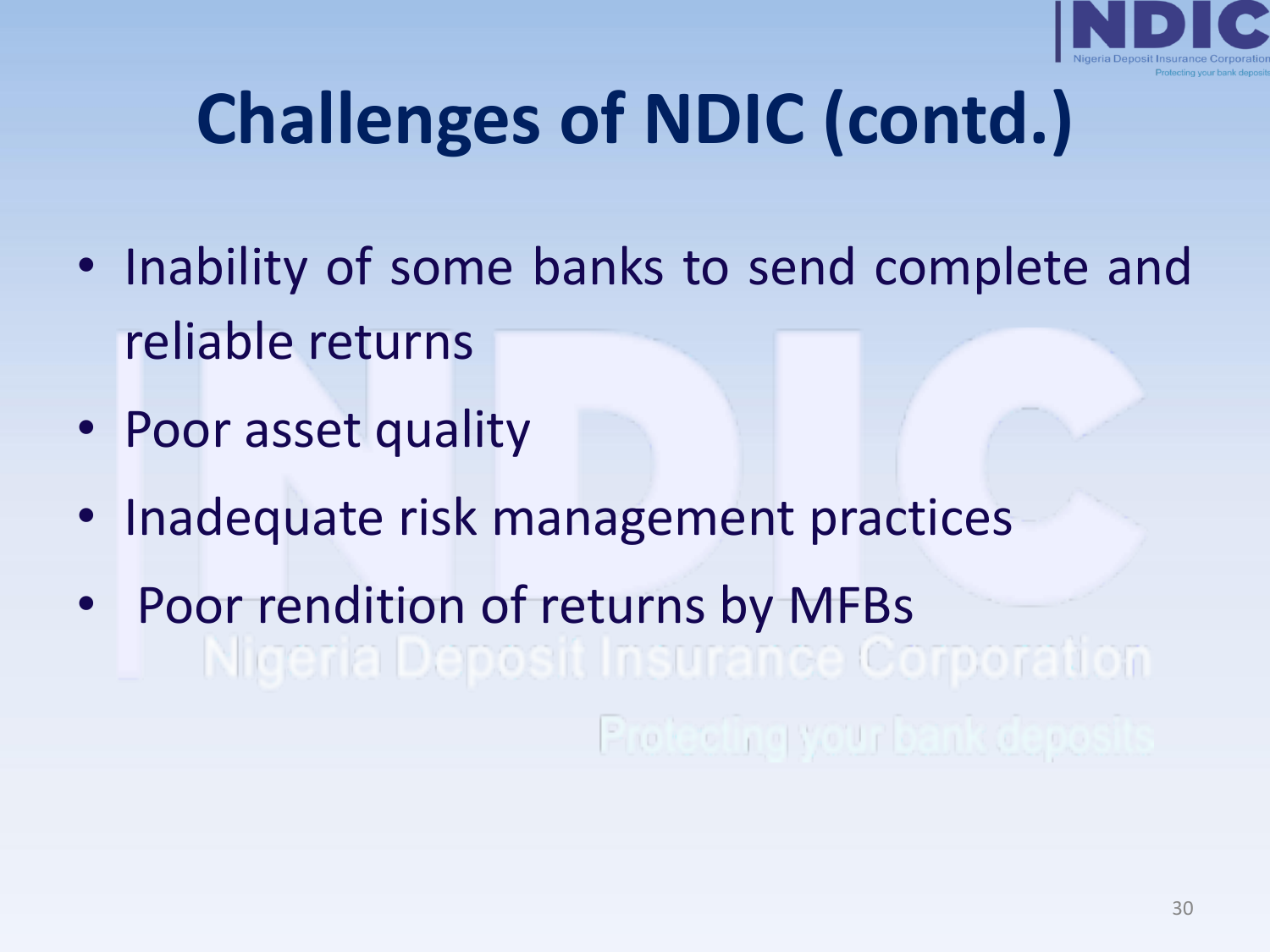

### • **Public Awareness Issues**

- The challenge of inadequate awareness about DIS by banks, depositors and public continued to confront the Corporation
- Misconception about DIS benefits
- Lack of appreciation of the difference between the Corporation's role of insurer and liquidator on one hand and between a DIS and conventional insurance on the other hand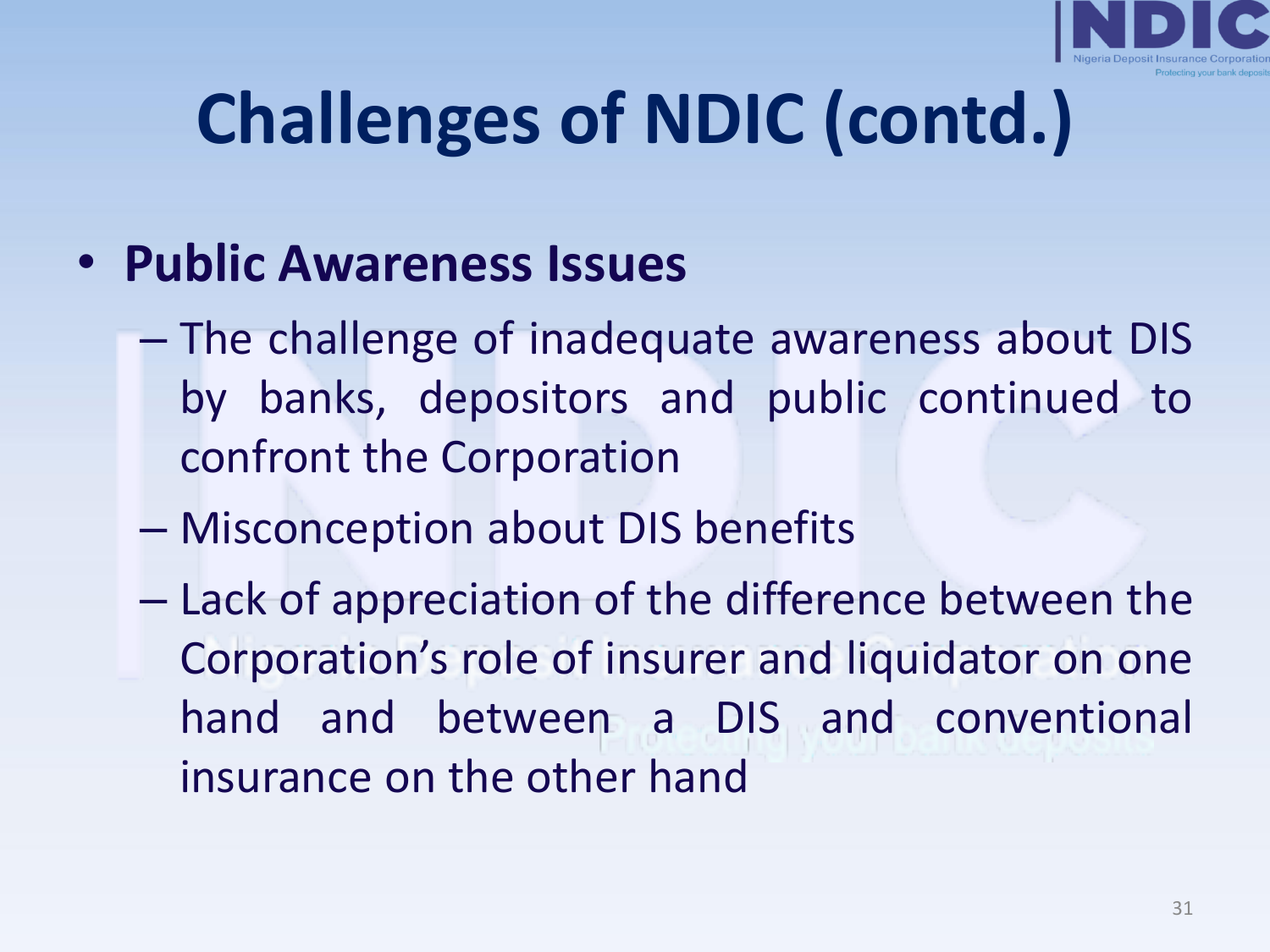

# **CONCLUSION**

- The capacity of a DIS to contribute to financial system stability depends on the design features such as mandate, powers, funding, coverage, oversight, intervention and resolution of the DIS
- A broad mandate, supported with operational independence, enhances DIS ability to contribute effectively to financial System Stability
- Similarly, adequate funding and flexibility to access or to call upon a wide range of stabilization tools such as authority to increase level of coverage and expand its scope would enable Deposit Insurers to react quickly to rapidly changing circumstances which are capable of threatening the stability of the financial system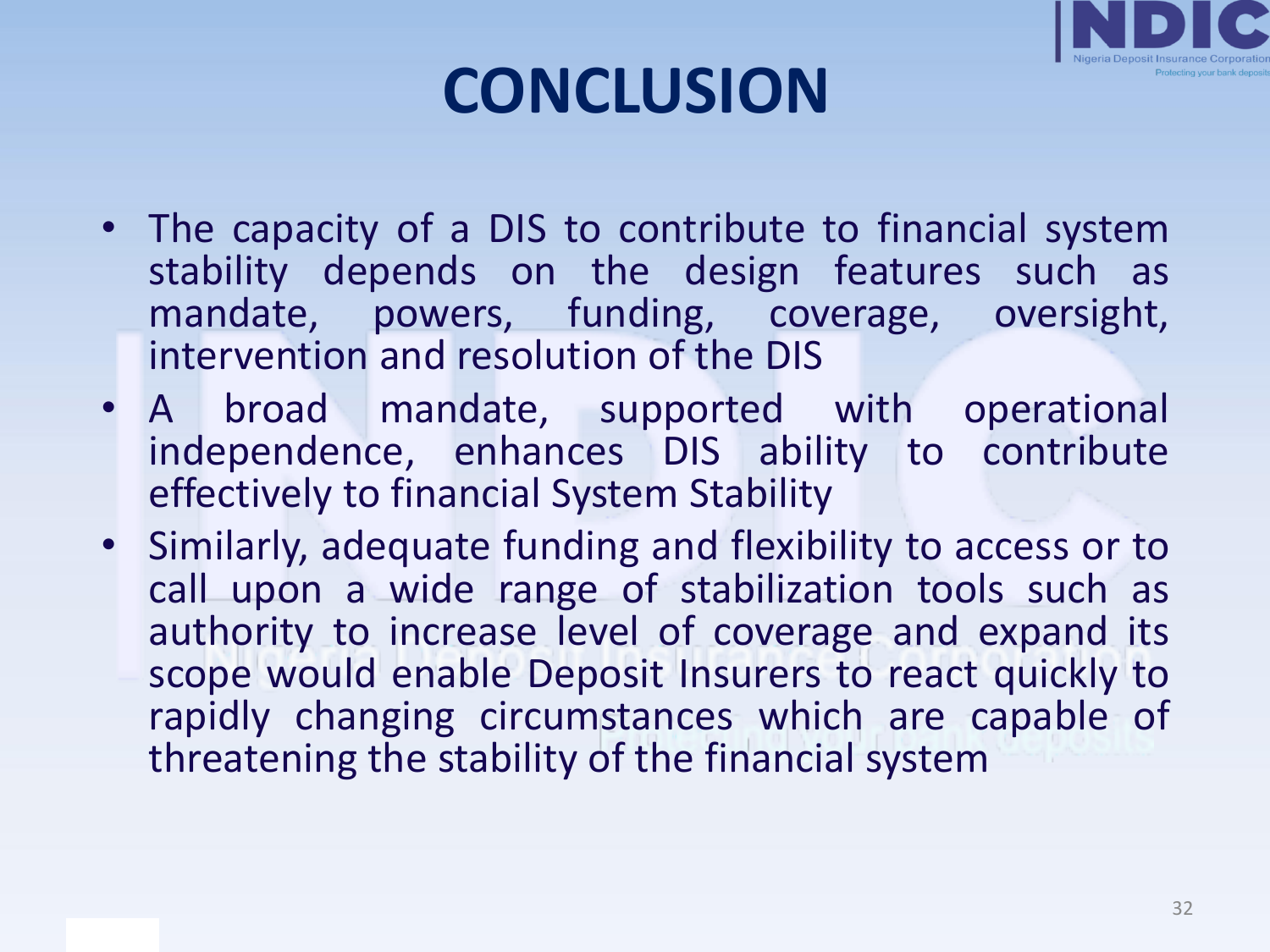

# **CONCLUSION (contd.)**

- NDIC has put in place various measures to protect the economy from the risk of deposit runs and thus contributing to the stability of the financial system
- Apart from insuring the deposit liabilities of all licensed banks, the establishment of NDIC has no doubt, generated the required stability and confidence through its activities in the Nigerian Financial System
- The importance of Inter-agency collaboration and cooperation cannot be over emphasized in the achievement of Financial System Stability